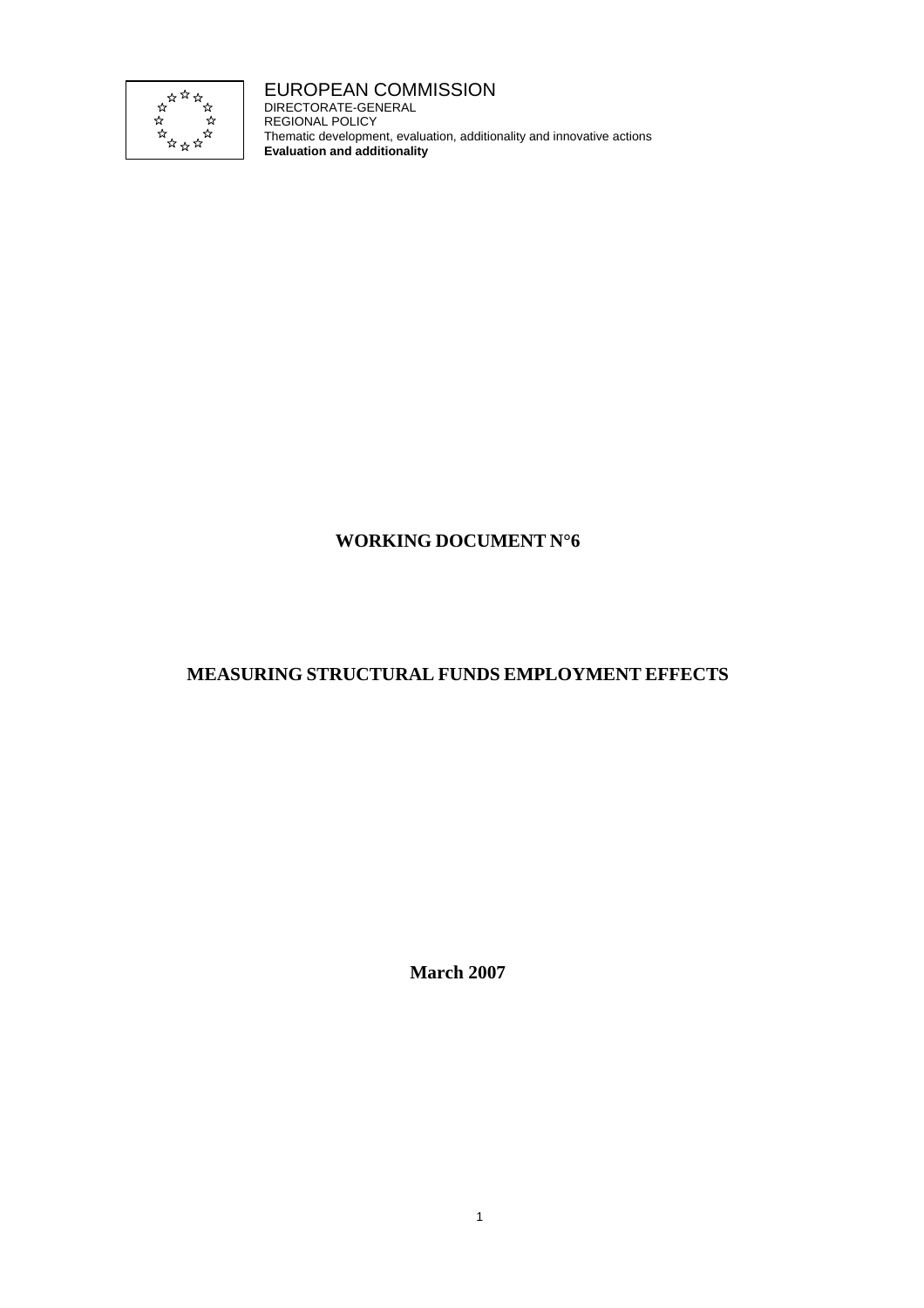| 1.                                                         |                                                 |                                                                     |  |  |
|------------------------------------------------------------|-------------------------------------------------|---------------------------------------------------------------------|--|--|
|                                                            |                                                 |                                                                     |  |  |
| 2.                                                         | MEASURING STRUCTURAL FUNDS EMPLOYMENT EFFECTS 4 |                                                                     |  |  |
|                                                            | 2.1.                                            | Step 1: Setting Targets & Estimating Gross Employment Effects 4     |  |  |
|                                                            |                                                 |                                                                     |  |  |
|                                                            |                                                 |                                                                     |  |  |
|                                                            |                                                 |                                                                     |  |  |
|                                                            |                                                 | Step 1.4: Programme level assessment of gross employment effects  8 |  |  |
|                                                            | 2.2.                                            |                                                                     |  |  |
|                                                            |                                                 |                                                                     |  |  |
|                                                            |                                                 |                                                                     |  |  |
|                                                            |                                                 |                                                                     |  |  |
|                                                            | 2.3.                                            | Step 3: Overall Assessment & Contribution to Key EU priorities 15   |  |  |
|                                                            |                                                 |                                                                     |  |  |
|                                                            |                                                 |                                                                     |  |  |
|                                                            |                                                 |                                                                     |  |  |
| ANNEXE II STRUCTURAL FUNDS INTERVENTION LOGIC AND JOBS  26 |                                                 |                                                                     |  |  |
| ANNEXE III PROJECT LIFE CYCLE AND MEASURING EMPLOYMENT     |                                                 |                                                                     |  |  |
|                                                            | <b>ANNEXE</b>                                   | EXAMPLES OF INTERVENTION-SPECIFIC<br><b>IV</b><br><b>SOME</b>       |  |  |
|                                                            |                                                 |                                                                     |  |  |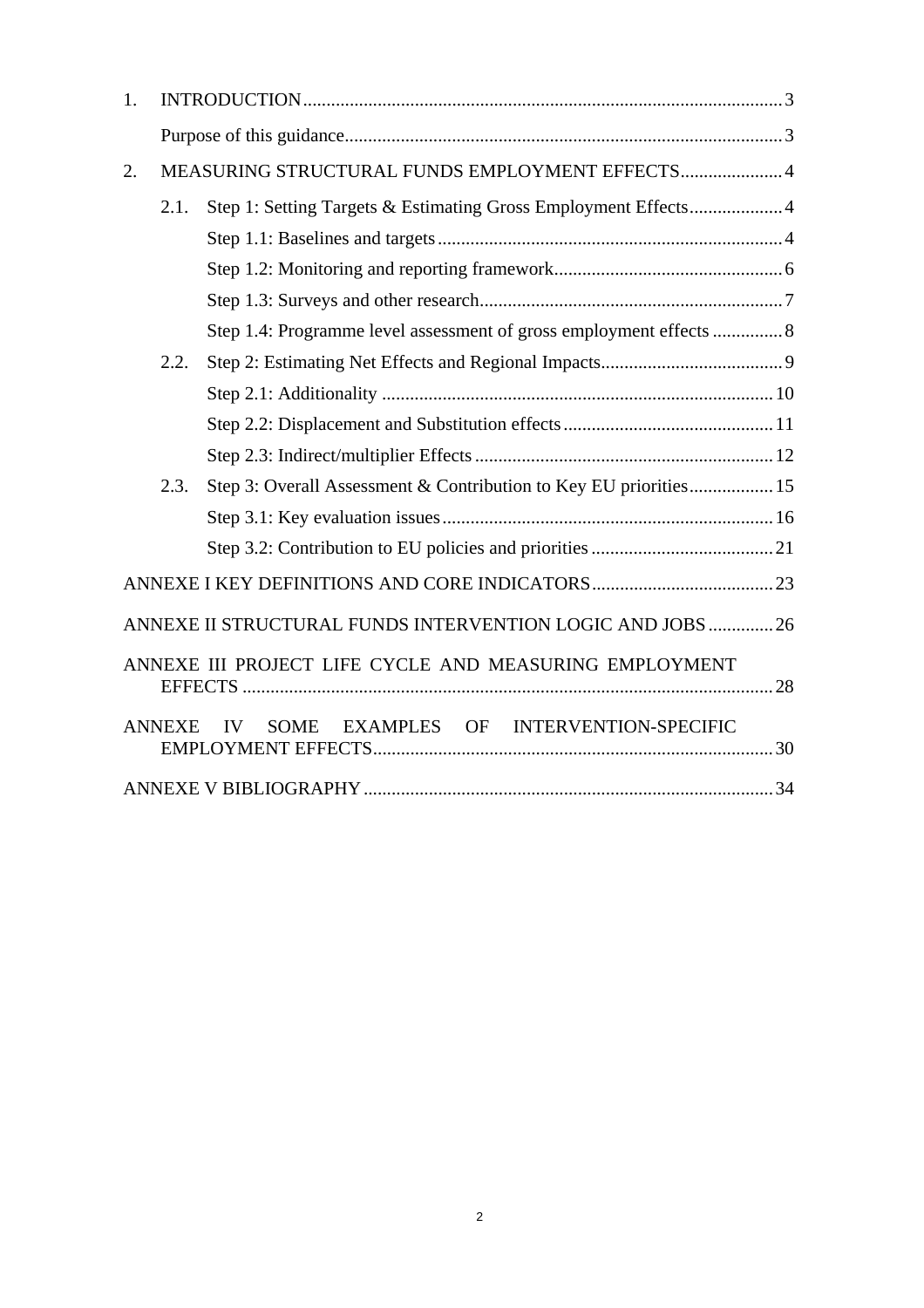## <span id="page-2-0"></span>**1. INTRODUCTION1**

In its communication on a renewed Lisbon strategy<sup>2</sup> the Commission proposes for the next generation of regional development, European Social Fund and cohesion programmes, a more strategic approach in an effort to ensure that their content is targeted on growth and jobs. On the other hand Regulation<sup>3</sup> for the next period 2007-2013 sets up the objective for Structural Funds interventions of incorporating, at national and regional level, the Community's priority in favour of sustainable development by strengthening, among others, employment. As a result, the estimation of employment effects becomes even more important not only for assessing the impact of Structural Funds interventions but also for assessing their contribution to the Lisbon strategy objectives. A stronger guidance to estimate employment effects should help Managing Authorities in programming future Structural Funds interventions so that they are more targeted on jobs.

In despite of the guidance<sup>4</sup> issued in 1997 there has been a variable use of it across Member States in estimating the employment impact of the current programmes 2000- 2006. Therefore there is a need to review this guidance in order to increase its use by Member States for the next programming period.

Finally many evaluations of Structural Funds interventions have been performed since 1997. Therefore it will be also worthwhile to improve current guidance by drawing lessons from good practices in assessing employment effect in the current generation of programmes 2000-2006.

## <span id="page-2-1"></span>**Purpose of this guidance**

 $\overline{a}$ 

This document sets out revised guidance for measuring Structural funds employment effects. It is designed to provide a practical, step-by-step, guidance to measuring Structural funds employment effects using a 'bottom-up' approach. A 'bottom-up' approach to evaluating direct Structural funds employment effects involves using monitoring data on projects (preferably backed up by surveys and other research) to estimate direct employment effects.

The structure of the guidance is summarised in the following diagramme. Three key steps are suggested – setting targets and estimating gross employment effects, converting gross employment estimates into net effects, and an overall assessment. These broadly correspond with successive stages in the Structural Fund programming cycle.

<sup>1</sup> This working document is supported by a Study on Measuring Employment Effects, June 2006, (made for DG REGIO by the Centre for Strategy & Evaluation Services) which is available from the INFOREGIO website and reference should be made to this for further information.

<sup>2</sup> COM (2005) 24. Communication to the spring European Council. Working together for growth and jobs. A new start for the Lisbon Strategy. 02.02.2005

<sup>3</sup> Article 3*,* "Objectives", Council Regulation (EC) No 1083/2006 of 11 July 2006 laying down general provisions on the European Regional Development Fund, the European Social Fund and the Cohesion Fund and repealing Regulation (EC) No 1260/1999

<sup>4</sup> Directorate General of Regional Policy. Methodological document on "*Counting jobs. How to evaluate the employment effects of Structural Fund interventions*".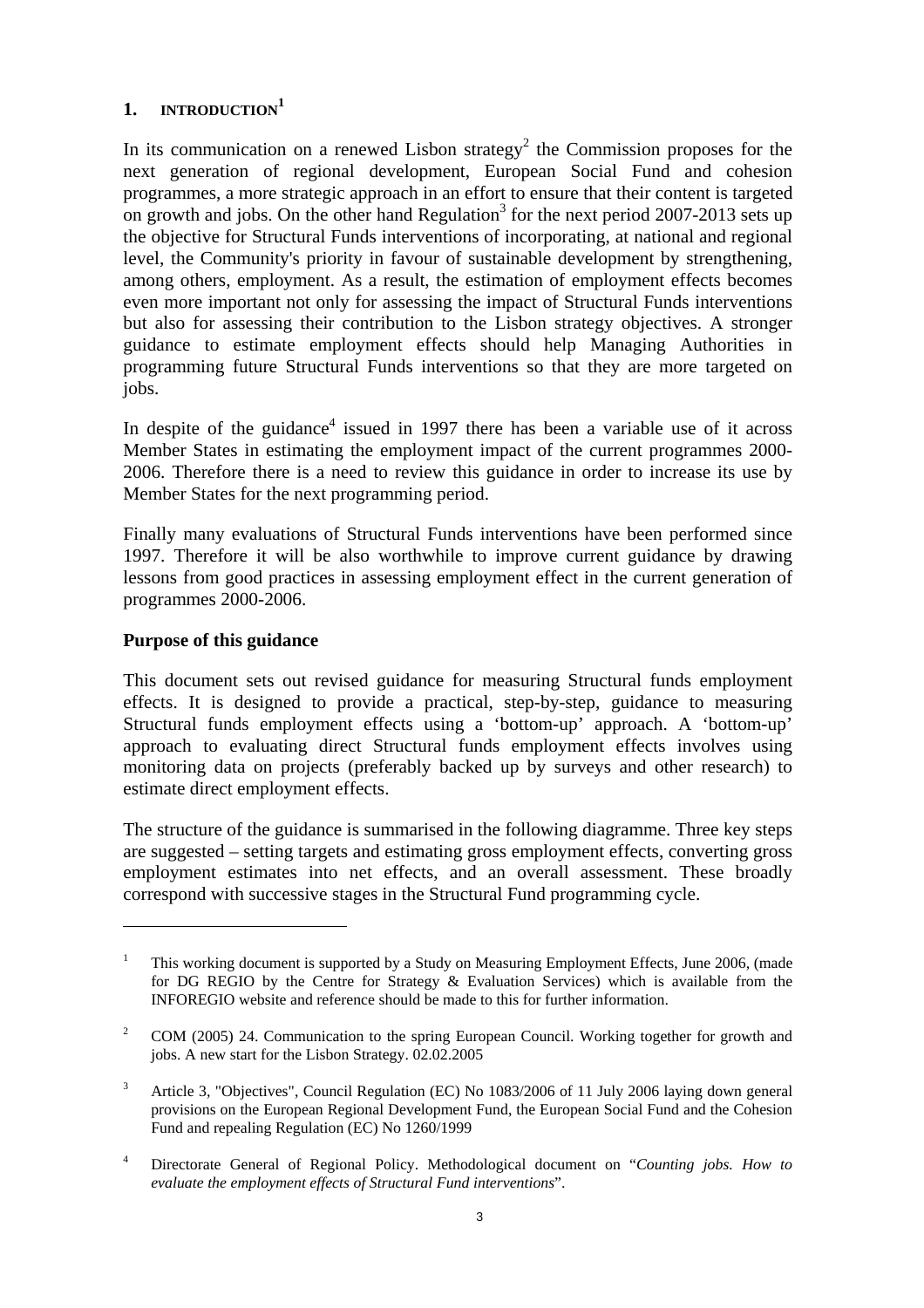| <b>COMMON DEFINITIONS AND METHODOLOGICAL GUIDANCE</b>                                                                                                                                                                                  |                                                                                                                           |                                                                                                                                                                                                                                                |  |  |  |
|----------------------------------------------------------------------------------------------------------------------------------------------------------------------------------------------------------------------------------------|---------------------------------------------------------------------------------------------------------------------------|------------------------------------------------------------------------------------------------------------------------------------------------------------------------------------------------------------------------------------------------|--|--|--|
| <b>STEP 1</b>                                                                                                                                                                                                                          | <b>STEP 2</b>                                                                                                             | <b>STEP 3</b>                                                                                                                                                                                                                                  |  |  |  |
| <b>Setting Targets &amp;</b><br><b>Estimating Gross</b><br><b>Employment Effects</b>                                                                                                                                                   | <b>Estimating Net Effects</b><br>and Regional Impacts<br>(Programme level<br><i>assessment</i> )                          | <b>Overall Assessment &amp;</b><br><b>Contribution to Key EU</b><br><b>Priorities</b> (Programme<br>level assessment)                                                                                                                          |  |  |  |
| <b>Step 1.1:</b> Baselines and<br>targets<br><b>Step 1.2:</b> Monitoring and<br>reporting framework<br><b>Step 1.3:</b> Surveys and other<br>research<br><b>Step 1.4: Programme level</b><br>assessment of gross<br>employment effects | <b>Step 2.1:</b> Additionality<br><b>Step 2.2:</b> Displacement<br><b>Step 2.3:</b> Indirect/multiplier<br><b>Effects</b> | <b>Step 3.1:</b> Key evaluation<br>issues:<br>Relevance,<br>$\bullet$<br>Effectiveness,<br>$\bullet$<br>Efficiency,<br>Impacts, Community<br>Added Value,<br>Sustainability.<br><b>Step 3.2:</b> Contribution to<br>EU policies and priorities |  |  |  |

This document is completed with five annexes containing further guidance about: Key Definitions and Core Indicators, Structural Fund Intervention Logic and Jobs, Project Life Cycle and Measuring Employment Effects, Some examples of Intervention-specific Employment Effects and Bibliography.

# <span id="page-3-1"></span><span id="page-3-0"></span>**2. MEASURING STRUCTURAL FUNDS EMPLOYMENT EFFECTS**

# **2.1. Step 1: Setting Targets & Estimating Gross Employment Effects**

The first step – setting targets and providing an estimate of gross employment effects – represents the minimum that those responsible for Structural Fund programmes should undertake.

# *Step 1.1: Baselines and targets*

<span id="page-3-2"></span>**Step 1.1: Baselines and targets – at the beginning of the new programming period, baselines should be established and targets/forecasts prepared for the employment effects that should/are likely to arise from future interventions. This is a task for the ex ante evaluation exercise and should involve:** 

- Establishing the **baseline** situation in a region for employment, unemployment and other key job-related indicators;
- Based on this analysis, setting **targets** for what Structural Fund interventions should achieve over the lifetime of a programme;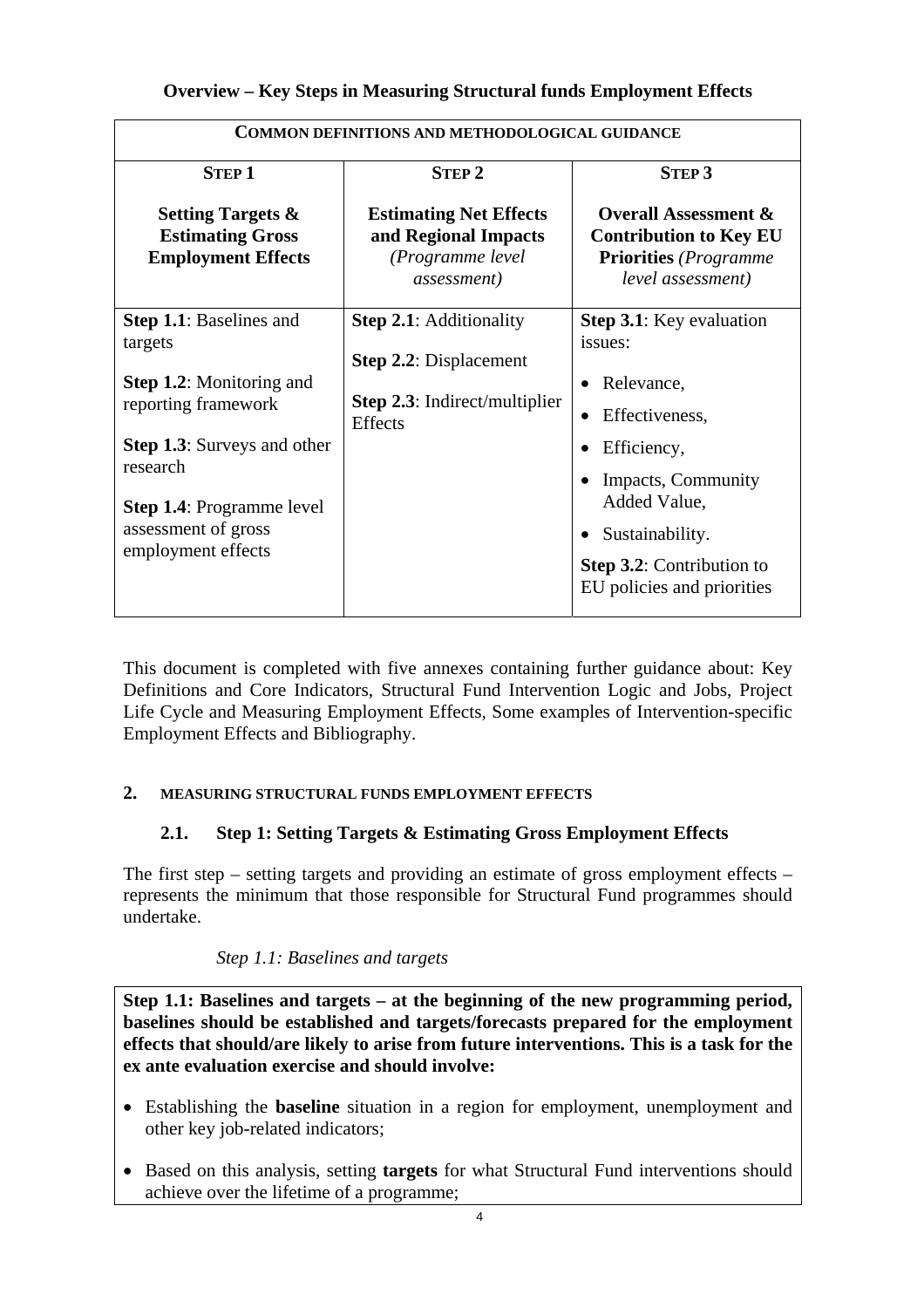• Using **cost per job** data derived from previous programming periods and **EU benchmarks** to help set targets and to check that they are realistic.

At the outset of a programming period, as part of an ex ante evaluation, a **baseline analysis** should be undertaken for key employment-related indicators. Baseline data refer to the initial value against which an indicator is subsequently measured. These data include rates/trends in employment and unemployment, productivity, and the sectoral, geographical and gender distribution of jobs and joblessness.

In the first instance, the baseline analysis should be aimed at helping to define/justify job targets by **identifying needs** and, if linked to projections (i.e. a 'dynamic' rather than 'static' concept of a baseline) giving an indication of what is likely to happen in the absence of Structural Fund intervention. Undertaking a **counterfactual analysis** (using macro-economic models) is a key task and necessary if Community added value is to be demonstrated.

Apart from being based on an assessment of regional needs and those of key target groups, the task of setting employment-related **targets** for new programmes should also be informed by evidence from previous periods on the average cost per job for different types of interventions.

## *Measuring cost-effectiveness: the Cost per job created*

*Calculating the cost per job for a Structural Fund programme provides a broad measure of financial efficiency and a basis on which the results likely to be achieved/achieved by different interventions can be compared. There are several ways in which the cost per job can be calculated:* 

- On the basis of an estimate of gross or net employment effects;
- *Taking into account all expenditure and, if relevant, just the Structural Fund element.*

*Any benchmarks for the cost per job should be treated with caution. In particular, no two interventions or the circumstances in which they take place are exactly the same. For example, more investment will be needed to create permanent jobs through business support measures in a region where SMEs have a high failure rate than in other regions where good survival rates exist.* 

*It is also important that cost per job benchmarks from earlier periods are reviewed because circumstances may have changed. For example, if there has been a change in economic conditions in a region and benchmarks may therefore no longer be relevant.* 

Ideally, baseline data should be reviewed at a later stage in the programming period: the **time-lag in the availability of statistics** for some indicators means that when a programme is being prepared, the available data may be several years out of date. If this is the case, an updated analysis (for example, as part of on-going evaluation activities if Member States decide to do this) may suggest that the original job-related targets should be revised to reflect a more accurate and up-to-date understanding of the situation that prevailed when they were originally set. This could of course have implications for the continuing relevance or otherwise of key objectives.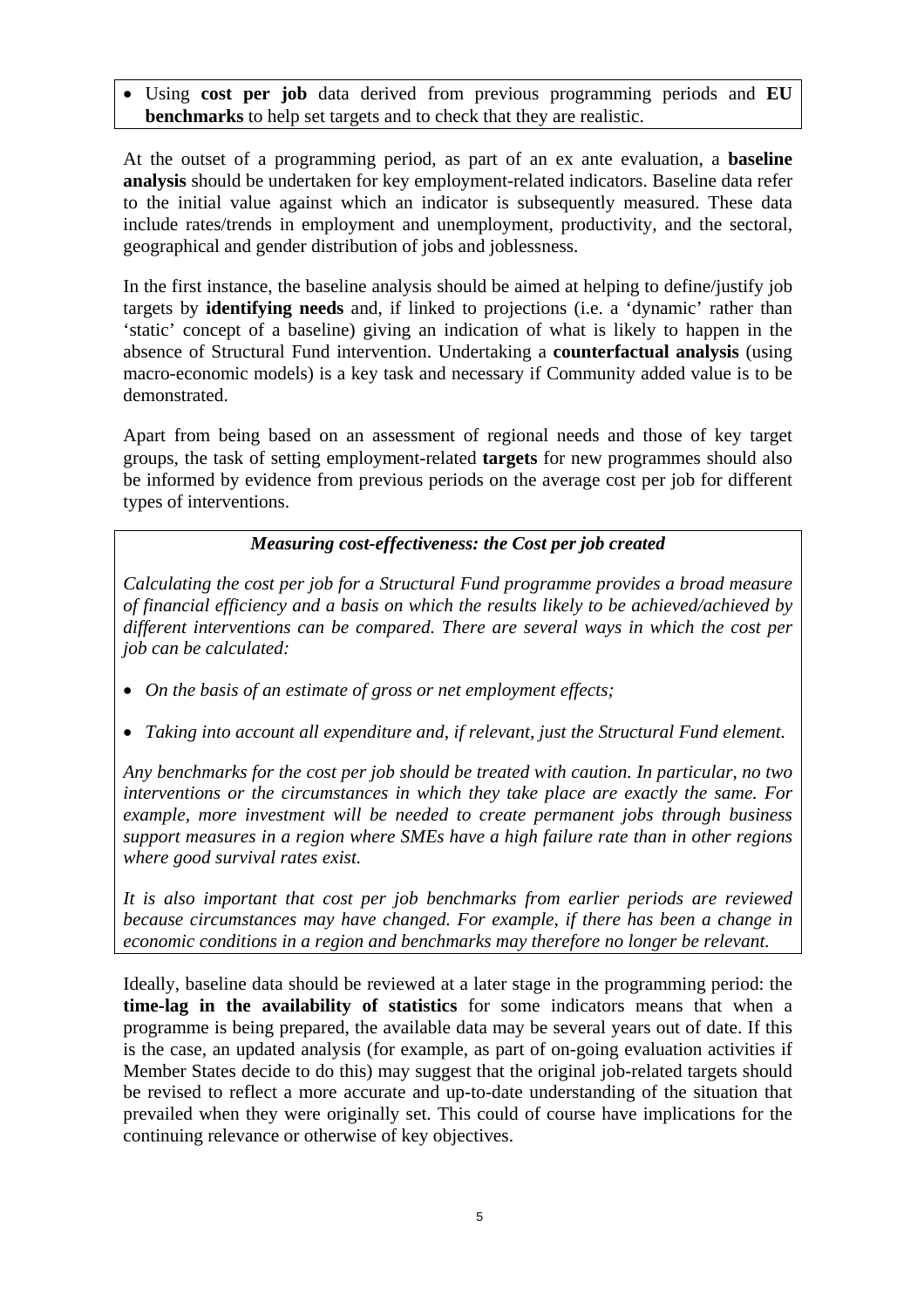<span id="page-5-0"></span>**Step 1.2: Monitoring and reporting framework – during the implementation period of a programme, it is important that information on the gross job outcomes generated by projects is systematically monitored. The key steps are:** 

- Providing clear **definitions and guidance** together with a common template for beneficiaries and intermediary bodies to use in collecting and reporting project data on jobs;
- Developing the necessary **monitoring systems** at a programme level so that jobs data on projects can be stored and analysed;
- Periodically carrying out an **aggregation of job data** at the programme level so that progress against targets can be monitored.

In the 2007-13 Structural funds programming period, national and regional authorities are only required to provide the Commission with monitoring information at a Priority ('Priority axis') level. As such the tasks summarised above with regard to monitoring and reporting systems are the solely responsibility of national and regional authorities and should reflect their needs<sup>5</sup>.

Taking the first point, direct beneficiaries of Structural Funds support (from now on beneficiaries) and intermediary bodies should be provided with **common guidance on definitions<sup>6</sup> and procedures** to ensure that the information from many different sources can be combined in a consistent way. Some flexibility in the format for reporting jobs data from project is however needed. For example, where beneficiaries have multiple funding sources and hence multiple reporting obligations, flexibility is needed to avoid a situation where data on jobs needs to be reproduced in varying formats at different points in time for different authorities.

At a programme level, job data generated by project monitoring systems should be periodically collated, analysed and aggregated, and comparisons made with targets so that performance can be assessed and, if necessary, corrective action taken. The Structural Funds have supported the development of monitoring systems in all Member States through technical assistance. There is a need for these systems to be further improved so that employment effects can be more accurately monitored.

## *Key Steps - Monitoring Employment Effects*

• *Forecasting - beneficiaries should be asked to forecast the eventual job outputs/results from a project at the application stage;* 

 $\overline{a}$ 

<sup>5</sup> For instance in 2005 French Authorities carried out on their own a specific research on employment effects at national level as complement of the compulsory updating of mid-term evaluation of Structural Funds programmes.

<sup>6</sup> See Annexe I about common definitions.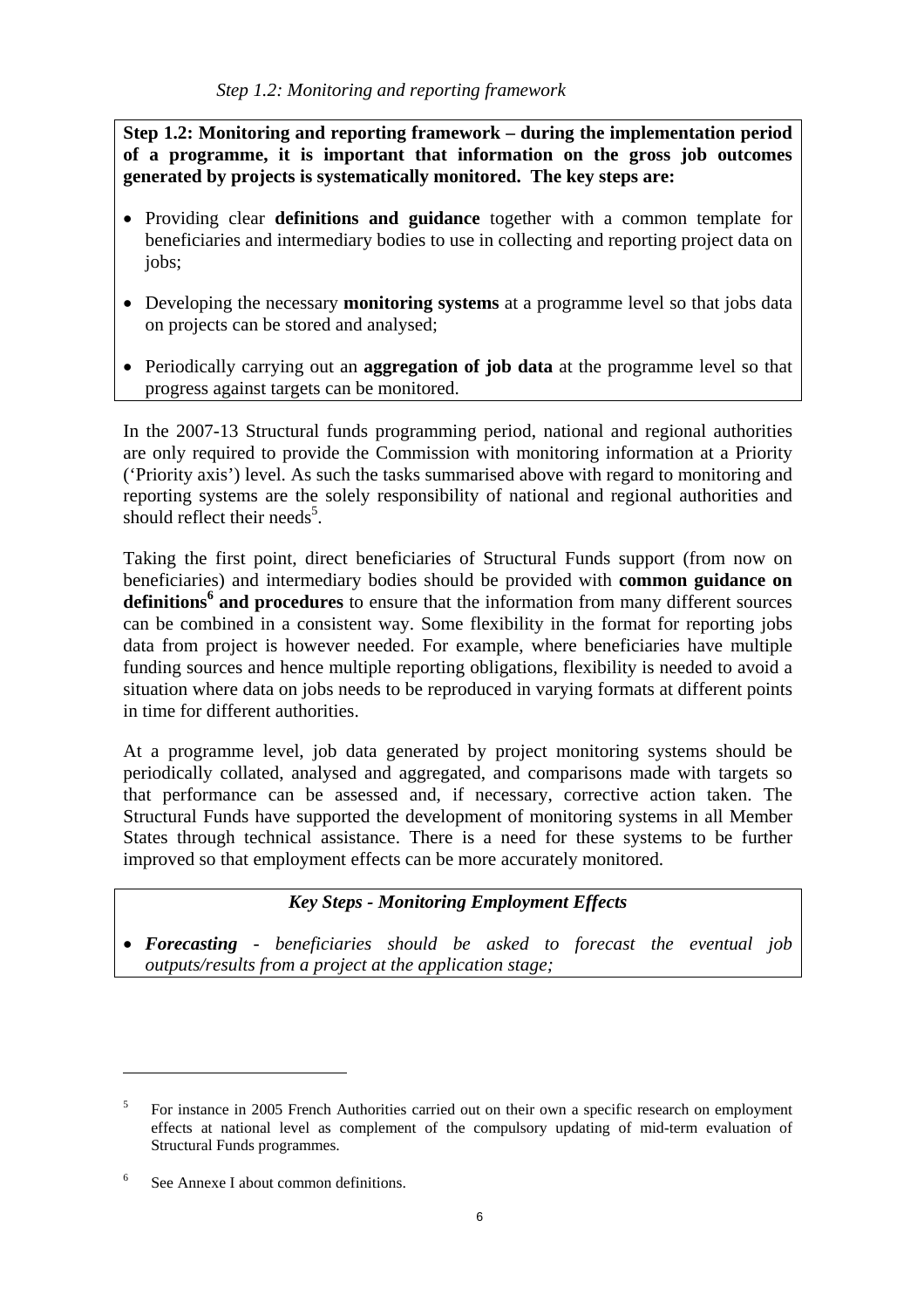- *Updating at agreed points in the project lifecycle, beneficiaries should provide an update on actual expected job outputs/results. Monitoring systems should be designed in a way that is versatile enough to handle revisions to the forecasts.*
- *Comparison with targets the updated monitoring data on jobs should be checked periodically against targets.*
- <span id="page-6-0"></span>• *Quality checks – checks should be occasionally undertaken to ensure that project data on job outputs/results is accurate, e.g. there is no double or triple counting.*

*Step 1.3: Surveys and other research* 

**Step 1.3: Surveys and other research – in addition to routine monitoring, surveys and other research should be undertaken to examine Structural funds employment effects in more depth. Priorities in this respect might include:** 

- Examining in more detail the extent and nature, quality and duration of Structural funds employment effects;
- Helping to develop/refine the parameters needed to estimate net employment effects;
- Investigating the employment effects arising from Structural Fund interventions where quantification is otherwise difficult;
- Checking the accuracy of employment estimates based on monitoring data.

The **timing of research activities** is important. Ideally, research to investigate Structural funds employment effects in more depth should be undertaken on an on-going basis throughout the programming period. In the past, there has been a tendency for such research to only be undertaken as part of interim and/or ex post evaluations. Experience suggests that this can, however, make it difficult to obtain good quality information.

In many cases, **responsibility for carrying out surveys and other research** will be contracted out to consultants. However, there is a strong case for encouraging beneficiaries to also carry out surveys and other research as part of a self-evaluation of their activities. For this to be possible, the contracts with beneficiaries should ideally make adequate financial provision for such research, and also allow enough time for it to be carried out, but this may not always be feasible.

Whilst it is likely that the focus will be on Structural Fund programmes, research involving purely nationally-funded schemes can also be relevant (e.g. by helping to develop the parameters for estimating net employment effects).

## *Examples of In Depth Research*

- In a German Objective 1 region, SMEs were surveyed to investigate the *durability of jobs created by Structural Fund assistance. This suggested that that some new jobs (albeit only 2% of the total) 'claimed' earlier no longer existed.*
- *A review was undertaken by the National Audit Office in the UK of domestic Regional Grants' evaluations identified parameters used to estimate net jobs - additionality (45 to 48%), displacement (24 to 33%) and indirect effects (1.18 to 1.29). Projects*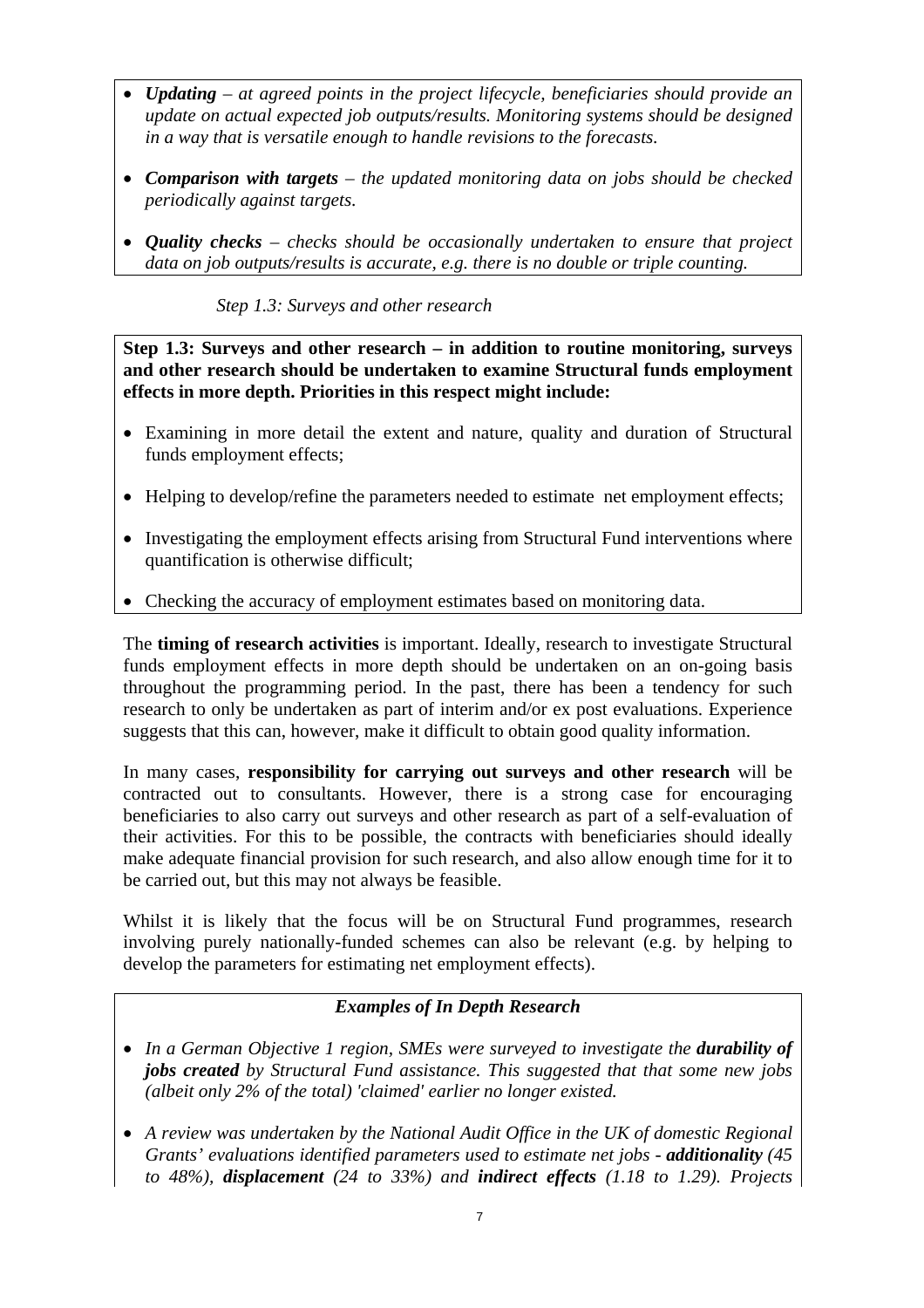*creating jobs were found to demonstrate higher additionality than those safeguarding existing jobs.* 

• *In the Emilia Romagna Objective 2 region of Italy, a panel of jobseekers was interviewed over a 12-month period to track destinations after completing their ESFsupported training and to establish the impact on employability, in particular how many jobseekers had found jobs (the estimate arrived at was 50% of job-seekers had found jobs).* 

*Step 1.4: Programme level assessment of gross employment effects* 

<span id="page-7-0"></span>**Step 1.4: Programme level assessment of gross employment effects – at the mid point and towards the end of the programme, an estimate should be made of the scale and quality of employment effects actually achieved. This should involve:** 

- Analysing monitoring data to estimate the number and quality of jobs created, jobs maintained, etc and providing an analysis (where relevant) by gender, age, size/sector of undertaking and other key variables, e.g. area; number and type of "green" jobs created;
- Aggregating the various types of gross employment effects at the priority, programme level and NSRF level;
- Comparing actual employment effects with the original targets so that the programme's performance can be assessed.

The focus in the case of the **ERDF** should - as suggested earlier - be on quantifying permanent full-time equivalent<sup>7</sup> jobs that are created directly by Structural Fund interventions. It is suggested that no attempt to quantify 'jobs maintained' should be undertaken except in the case of major 'productive investment' projects and/or unless safeguarding employment is a key aim of a programme and a reliable estimate can be provided.

In relation to **ESF**-supported interventions estimates should be made for the number of people having achieved positive outcomes due to interventions (finding employment) some time after the intervention (usually 6 months) and of those whose qualifications have increased due to intervention leading to better quality of jobs they undertake. These estimates should be preferably broken down by employment status on the labour market, educational achievement, gender and age.

In addition to quantifying Structural funds employment effects, there should be an assessment of **job quality**. Assessing job quality is not easy to do because quality is a multidimensional concept and depends on a number of components which interact with one another. It is the balance - and the relative weight of each component in a given situation - which determines the degree of quality. In 2001, the Council<sup>8</sup> agreed to assess

 $\overline{a}$ 

<sup>7</sup> See Annexe I about conversion parameters of temporary job into job-year and part-time job into fulltime equivalent (FTE).

<sup>8</sup> Council conclusions on the Employment Committee report on indicators of quality in work. *Adopted on 3rd December*.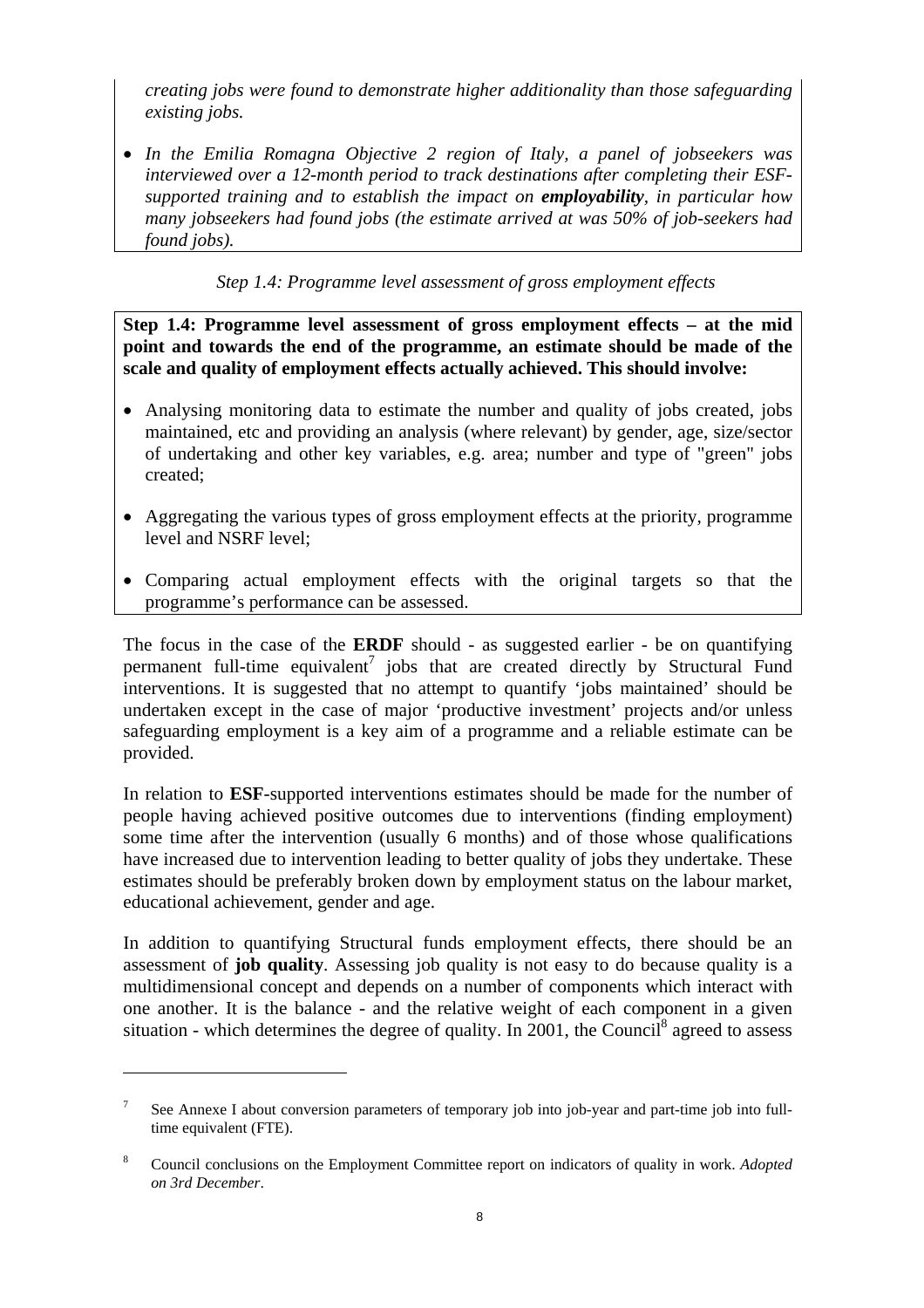progress using a set of indicators on quality built on the ten dimensions of quality in work identified by the Commission<sup>9</sup>. As far as these indicators are, on the one hand, relevant for measuring structural funds employment effects and, on the other hand, are coherent with a bottom-up approach, it should be possible to provide a broad estimate of the contribution using those quality indicators. For instance some indicators on "gender quality" dimension could be used. On the contrary assessing job quality in terms of the level of remuneration and/or qualifications and skills, are very demanding in terms of data and may not be workable on a large scale although this will depend on the sophistication of monitoring systems. Even if monitoring data are not available an estimation of gross employment effects can be carried out throughout the conversion of jobs into gross added value<sup>10</sup> by using, if available, official data on average wages broken down by sector, gender, skills and qualifications.

If appropriate programme monitoring systems are in place (see Step 1.2), the collation, analysis and **aggregation of data on Structural funds employment effects** should be relatively straightforward. Aggregation will involve a 'bottom-up' process, starting with the aggregation of project data at the Measure level and then moving upwards through priorities to provide a global estimate of employment effects at the programme level. This exercise should be undertaken around the mid point in a programme's implementation as part of a possible on-going evaluation and towards the end (programme closure and ex post evaluation). At the same time, it is clearly important to compare the actual employment effects that can be attributed to Structural Fund programme with the original targets so that performance can be assessed.

It needs to be recognised that there will be some **delayed Structural funds employment effects** which may not become fully apparent during the programming period itself. This may be because projects start relatively late and/or due to the nature of in the interventions themselves. In these circumstances there are two basic options: firstly, to forecast eventual employment effects by drawing on the project's targets and any available evidence of progress so far; and, secondly, to ask beneficiaries to continue to provide monitoring data beyond the point when Structural funds support ends.

The latter option is preferable but may be more difficult to achieve since beneficiaries will have no obligation (unless written into grant agreements) to provide data on an ongoing basis once their funding comes to an end. An alternative is for follow-up surveys to be undertaken that focus on projects where Structural Fund assistance has stopped. In the case of the ESF, the practice of tracking destinations (e.g. of young people who have completed training courses) is quite common.

## **2.2. Step 2: Estimating Net Effects and Regional Impacts**

 $\overline{a}$ 

<span id="page-8-0"></span>An assessment of Structural funds employment effects undertaken on a purely gross basis can be misleading in terms of the scale of impacts thereby it is necessary to estimate net effects and regional impacts. The second step, undertaken at a programme level, involves adjusting gross employment estimates to take additionality, displacement and indirect effects into account. This step is likely to require the input of external experts and will

<sup>9</sup> Communication from the Commission: "Employment and social policies: a framework for investing in quality". COM(2001) 313 final

<sup>&</sup>lt;sup>10</sup> This conversion is also needed for estimating income multipliers (see below under Step 2.3).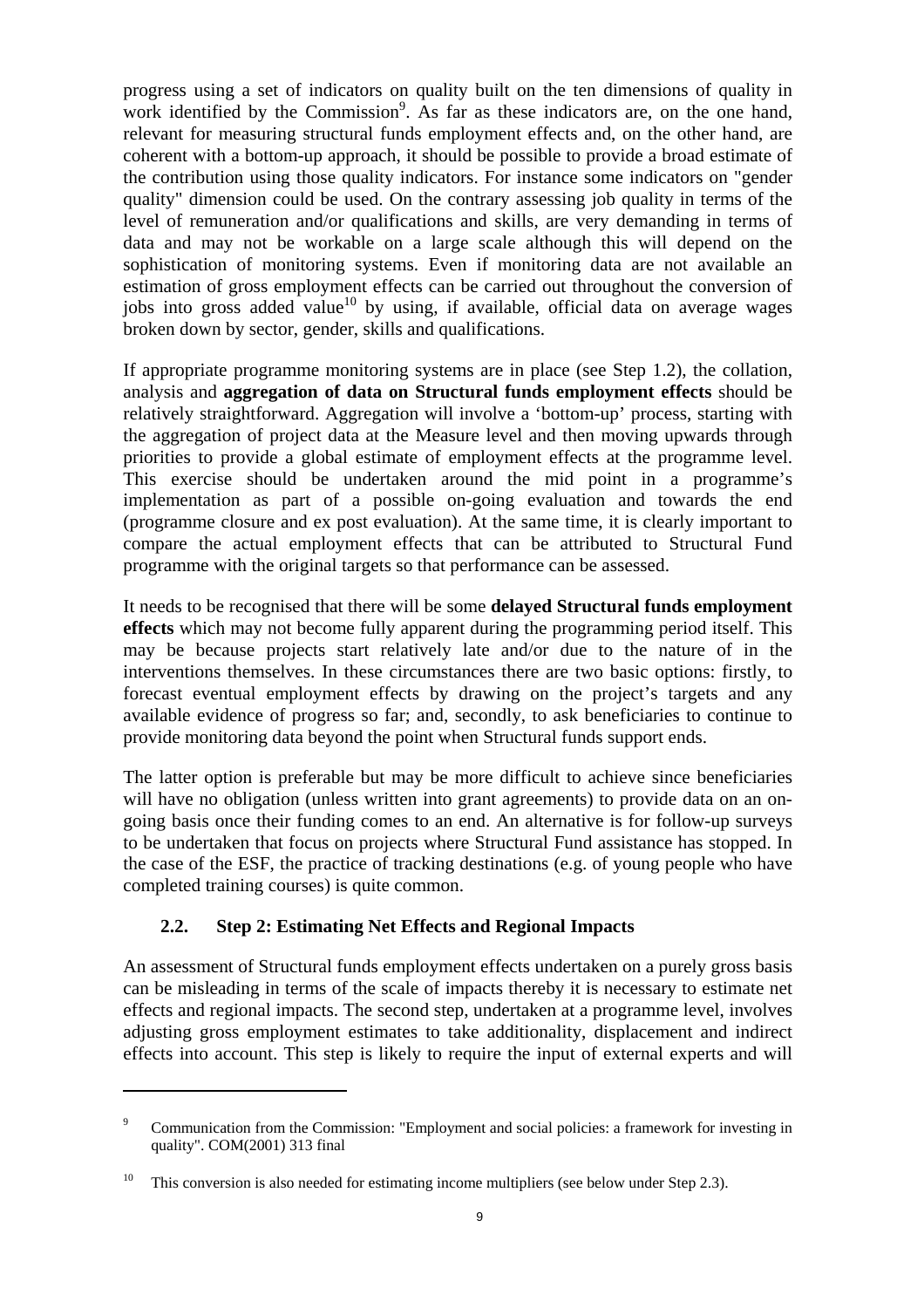usually only be undertaken towards the end of a programme or afterwards. The formula<sup>11</sup> for estimating net effects is:

**NET JOBS = GROSS JOBS X (1– DEADWEIGHT)** X **(1 – DISPLACEMENT AND SUBSTITUTION)** X **(1 + SUPPLIER MULTIPLIER + INCOME MULTIPLIER)** 

## *Step 2.1: Additionality*

 $\overline{a}$ 

<span id="page-9-0"></span>**Step 2.1:** Additionality<sup>12</sup> – an assessment should be undertaken of the extent to **which employment effects can be attributed solely to Structural Fund intervention. The possibilities are:** 

- **Absolute additionality** i.e. a situation in which none of the employment effects would have occurred without Structural Fund intervention;
- **Partial additionality** namely, in the absence of Structural Fund intervention, projects would have proceeded but the employment effects would have been on a reduced scale or occurred at a later stage;
- **No additionality ('Deadweight')** i.e. a situation where all the employment effects associated with Structural Fund interventions would have occurred anyway because projects could have proceeded with support from other sources.

An assessment of additionality involves establishing a causal relationship between Structural Fund interventions, projects and employment effects ('attribution'). The **key question** to be asked is: *what would have happened to the project if Structural Fund assistance had not been available?* Because this is a hypothetical question, additionality is difficult to assess.

Additionality can be assessed by obtaining **survey feedback from beneficiaries** and asking them what would have happened in the absence of assistance. A survey-based approach of this sort is the most common but runs the risk of giving biased responses.

Another approach, generally considered to give the most accurate results, is to make **comparisons between assisted and non-assisted groups** (the so-called 'quasiexperimental approach') to establish the difference that a Structural Fund intervention may have made to beneficiaries. This approach has the merit of minimizing the risk of bias from beneficiary feedback but is a more complex and potentially costly methodological option.

<sup>11</sup> In this formula: deadweight, displacement, substitution, supplier multiplier, income multiplier, are not expressed as percentages but as proportions.

<sup>&</sup>lt;sup>12</sup> The concept of Additionality used in this document is different from the concept of Additionality used in article 15 of the Council Regulation (EC) No 1083/2006. The latter is, of course, the principle that "Contributions from the Structural Funds shall not replace public or equivalent structural expenditure by a Member State".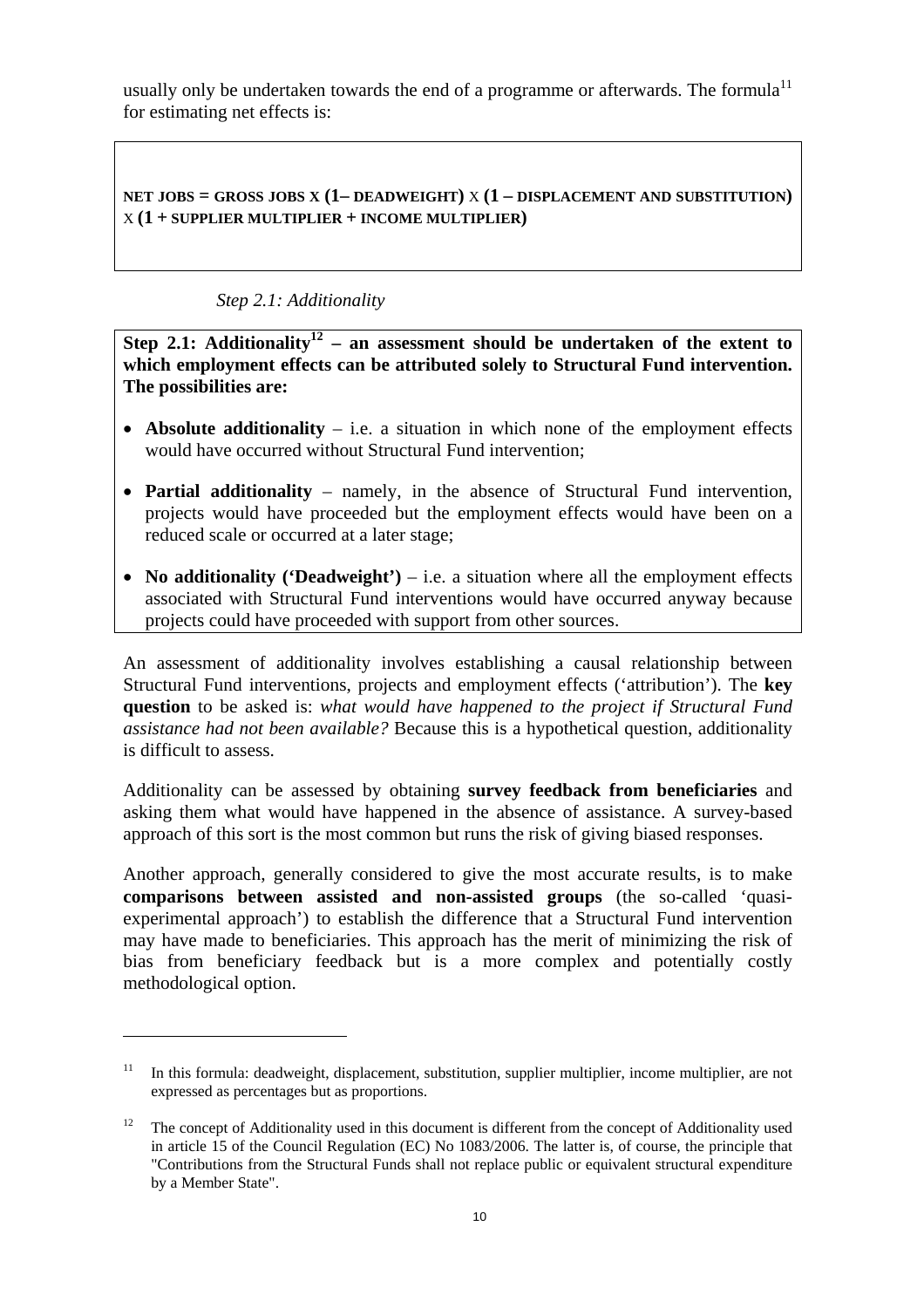A further possibility is to examine what happened to **rejected applications** for Structural Fund aid: if the projects concerned nevertheless went ahead, then this could point to relatively low additionality (assuming the schemes that were rejected are similar to those that were accepted). An alternative to empirical methods for assessing additionality is to obtain parameters from other **existing research**. Further guidance on the most appropriate methods to use can be found in the full study.

Estimates of additionality can vary enormously depending on the type of Structural Fund intervention. For example, grant aid for entrepreneurs in the process of setting up a business will generally demonstrate high levels of additionality because alternative sources of assistance are often not available and financing is a key input to the formation of an undertaking; however, the same type of support provided to an existing SME may well be far less critical to its development because many other factors will affect performance. Similarly, the additionality demonstrated by interventions that create jobs will usually be higher than where jobs are maintained. Some broad parameters are provided at the end of this section.

## *Step 2.2: Displacement and Substitution effects*

<span id="page-10-0"></span>**Displacement effect –** Effect obtained in an eligible area at the expense of another area. The extent to which positive employment outcomes that can be attributed to Structural Fund interventions are offset by negative side effects affected by displacement should also be assessed.

**Substitution effect -** Effect obtained in favour of a direct beneficiaries but at the expense of a person or organisation that does not qualify for the intervention..

### **There are several considerations in this respect:**

- There could be displacement between ERDF target groups and non-assisted organisations/projects;
- In the case of the ESF, there may be both displacement and substitution effects arising from interventions;
- From a regional/spatial perspective, displacement between eligible and non-eligible areas is also possible but less relevant in the new programming period since there will no longer be a 'zoning' approach.

Displacement occurs if the totality or part of the jobs in a sector/target area would have been created anyway, without support, but not by the assisted entities. Substitution occurs at a firm level if an assisted entity substitutes one activity for a similar one (e.g. recruiting a jobless person while another employee looses a job).

In an **ERDF** context, an example of where displacement might occur is where SMEs are given assistance that results in improved performance at the expense of competitors. Another example would be investment in business premises that leads to occupancy rates elsewhere in the area falling. Project appraisal criteria can reduce the risk of displacement by ensuring that assistance is used to support businesses/projects that are under-represented in the region since these are likely to be non-displacing.

Displacement effects of this type are difficult to measure. From a methodological perspective, the first option is to undertake research, for example to establish the extent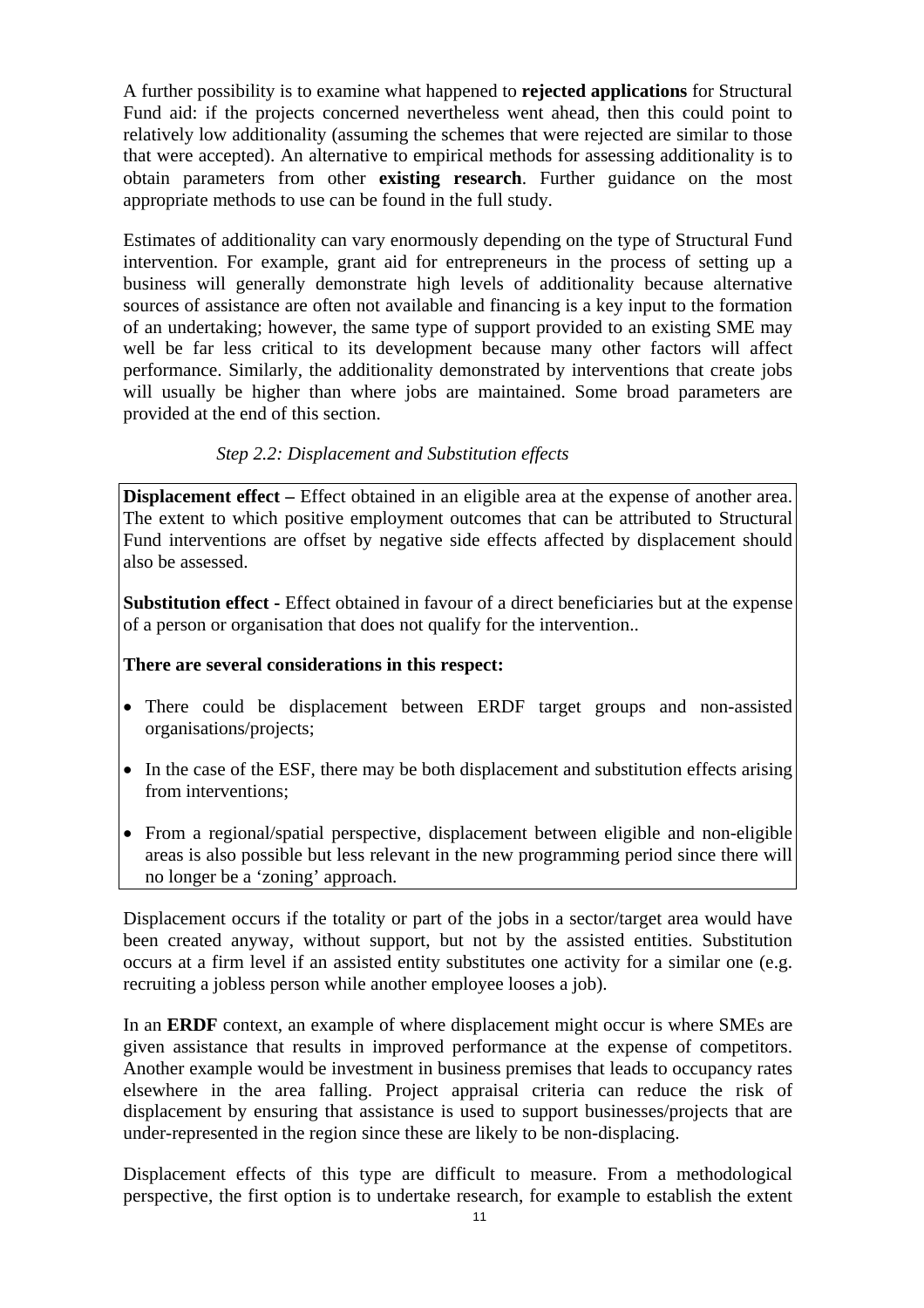to which ERDF-assisted SMEs are competing directly with other businesses in their areas. However, although research to investigate displacement effects could form part of a wider exercise (see Step 1.3), it is unlikely to be justified as a research project in its own right. Given this, the second option is to rely on **standard parameters for displacement and substitution** based on existing research and this approach is recommended.

In the case of the **ESF**, the training of employees in one undertaking can 'displace' workers in another if the training improves the performance at the expense of a competitor. ESF interventions in favour of those out of work can have substitution effects if unemployed people gain work at the expense of those already in jobs or others who are unemployed but who do not receive assistance. As with ERDF displacement effects, these are also difficult to measure and parameters from existing research may have to be used to arrive at an estimate. **Displacement will typically be in the range of 10% to 30%.**

Displacement can be positive. For example, by promoting adaptability and occupational mobility, the Structural Funds can support economic restructuring by helping to transfer from non-competitive sectors to more competitive ones with higher long-term growth potential. The quantification of displacement effects (negative or positive) should reflect these different types of effects.

### *Step 2.3: Indirect/multiplier Effects*

 $\overline{a}$ 

<span id="page-11-0"></span>**Step 2.3: Indirect/multiplier Effects – to fully estimate net effects, it is necessary to also assess the extent to which the (additional, non-displacing) employment outcomes directly attributable to Structural Fund interventions have further indirect effects. These will arise from a combination of:** 

- **Income multipliers** where job creation leads to additional incomes that are spent in local economies which leads to an increase in demand for goods and services, in turn creating further jobs;
- **Supplier effects**  i.e. where an assisted business or project increases leads to additional order for local goods and services, again resulting in second-round job and wealth creation effects;
- **Other indirect employment effects** arising, for example, from developments that enhance the attractiveness of an area to business; "green" jobs created.

Indirect effects can be defined as 'effects which spreads throughout the economy, society or environment, beyond the direct beneficiaries of the public intervention<sup> $13$ </sup> (e.g. the number and type of "green" jobs created). The way in which additional expenditure arising from Structural Fund-supported activities works its way through a local economy is complex and only a rough approximation is feasible in the context of a 'bottom-up' approach (the alternative is to use econometric modelling techniques).

<sup>13</sup> See 'Evaluating Socio Economic Development' www.evalsed.info/frame\_glossary.asp at INFOREGIO website.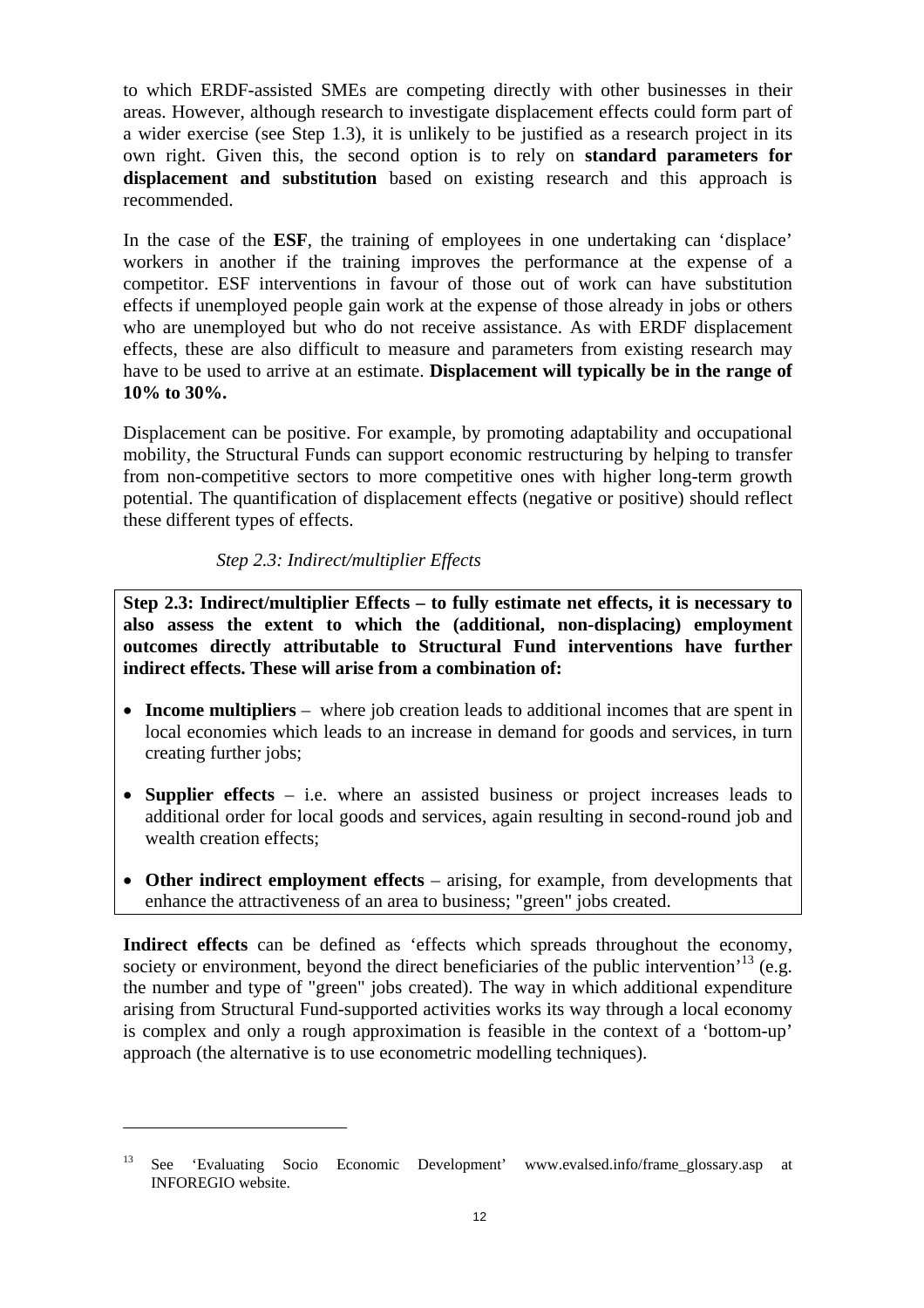**Income Multipliers**: in the case of income multipliers, a 'bottom-up' approach involves estimating the number of net additional non-displacing jobs, average remuneration and disposable incomes, and the amount of local expenditure needed to create new employment indirectly.

If the approach advocated earlier (Step 1.4) of assessing gross employment effects through a sectoral analysis of Structural Fund employment effects is adopted, and this is combined with official data on wages and assumptions are made about disposable incomes, then a reasonable 'bottom-up' approximation of induced income effects is feasible. The wider an area is defined (provided it remains small relative to the total national economy), the higher will be this income multiplier. For most activities, local multiplier effects are probably fairly small: estimates are generally around 1.1. **Regional multipliers may be larger and in the range 1.2 to 1.5.**

**Supplier Effects**: with supplier effects, estimates are even more methodologically complex and the necessary information less readily available. Here, a 'bottom-up' approach involves obtaining an indication of the value orders for goods and services placed by businesses or projects with local suppliers, the extent to which this procurement is additional, and then the indirect employment effects likely to be generated by increased turnover in supplier businesses. The local content of purchases may be higher than the proportion of purchases from local suppliers but is nonetheless rarely much more than 5 to 10%. **Estimates of supply multipliers, in terms of the effects on employment in local labour markets have ranged from around 1.05 to 1.11.**

A number of factors will influence the scale of supplier-related effects: the industrial structure in a region may, for example, mean that relatively specialised services and goods can only be procured from external sources; or the small size of the region may increase the likelihood of inter-regional 'leakages'. These considerations apply to especially supplier-related effects where procurement focuses on goods (services, for example labour for a construction project, are more likely to be recruited locally). With income-related effects there can also be leakage if, for example, direct job creation benefits people who commute in from outside the area and spend their disposable incomes elsewhere. As with displacement, indirect effects are difficult to research and it is preferable therefore to rely on standard parameters based on existing research.

**Other Indirect Effects**: there may be other, less easy to quantify indirect employment effects. For example, the development of a prestigious business facility (premises, conference facilities, etc) will directly benefit users but could attract other businesses to the area; or ESF-supported capacity building in addition to helping those directly involved should have benefits for voluntary groups, local communities, etc, that could in turn generate indirect employment effects (e.g. helping to reintegrate women returners to the labour market).

There are a number of considerations that are likely to have a bearing on scale of the gross/net adjustments needed. Thus, the extent of additionality at a project level will be strongly influenced by the level of **public funding** (national and Structural Fund funding) – where this was low, it is more likely that projects could have gone ahead even without assistance. Likewise, the **nature of the beneficiaries** is relevant: where actions are designed primarily to safeguard jobs in undertakings in declining sectors, displacement could well be relatively high. Conversely, where the focus is on promoting SMEs in growth sectors, additionality is likely to be high, especially if start-ups rather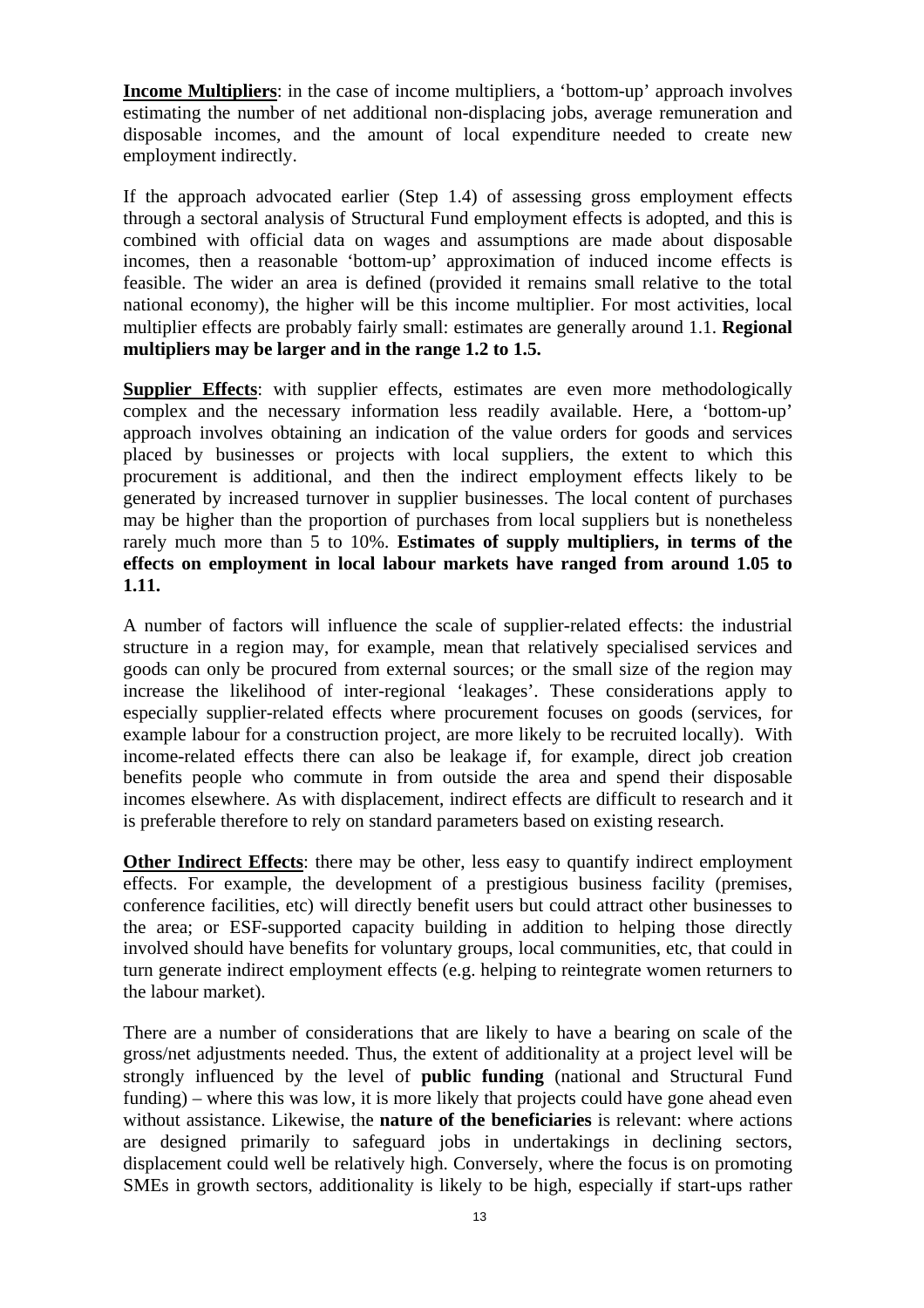than existing SMEs are targeted, and the risk of displacing jobs in non-assisted firms – at least from the same region – will tend to be low.

# *Examples – Estimates of Net Employment Effects*

- *The ex post evaluation of the 1994-99 Objective 2 programmes estimated that the 1.2 million gross additional jobs created translated into 770,000 net jobs. The parameters needed for the conversion were derived from a series of case studies additionality [(75%), displacement (10%) and indirect effects (20%).'jobs saved' were adjusted for additionality (50%), displacement (30%) and indirect effects (10%)].*
- *In the Merseyside (UK) Objective 1 programme evaluation, the parameters used (deadweight – 35%; displacement – 35%; multiplier for indirect effects – 1.25) meant that some 29,082 jobs created were converted into 15,400 net jobs. Evidence from stakeholder interviews was used to estimate parameters.*
- *A recent OECD report containing a detailed review of factors involved in estimating the net employment effects arising from ALMPs argues that deadweight and substitution effects may be substantial (70-90% of the gross number of jobs*

Existing studies suggest that additionality, displacement and indirect effects tends to fall into certain ranges. The following table summarises these parameters:

| <b>Job effects</b> | <b>Additionality</b> | <b>Displacement</b> | <b>Indirect Effects</b>        |
|--------------------|----------------------|---------------------|--------------------------------|
| Jobs created       | High $(70-80%)$      | Low $(10-15%)$      | $High (1:1.5+)$                |
| Jobs saved         | Low $(20-20%)$       | High $(60-70%)$     | Low $(1:1 \text{ or lower})$   |
| Training           | High $(50-60%)$      | Medium (40-50%)     | Medium<br>$(1:1.1)$ to<br>1.5) |

## **Indicative Parameters for estimating Net Employment effects**

## **Worked Example - Estimating Net Employment Effects**

| <i>Financial inputs</i> | Euro 10 million                                                                                                                                                                   |  |  |
|-------------------------|-----------------------------------------------------------------------------------------------------------------------------------------------------------------------------------|--|--|
| <i><b>Outputs</b></i>   | 100 SMEs receive assistance                                                                                                                                                       |  |  |
| Results                 | 500 gross jobs created of which 400 are permanent and 100<br>temporary (let's assume that the length of each temporary job is<br>up to six months) = $450$ gross FTE jobs created |  |  |
| Cost per gross job      | Euro 20,000 per gross job (Euro 10 million/500 gross jobs)                                                                                                                        |  |  |
| <b>Impacts</b>          |                                                                                                                                                                                   |  |  |
| Additionality           | 50% of the SMEs would not have gone ahead with their projects<br>without the Structural Fund assistance. Net additional jobs $=$<br>$225(450 \times 50\%)$                        |  |  |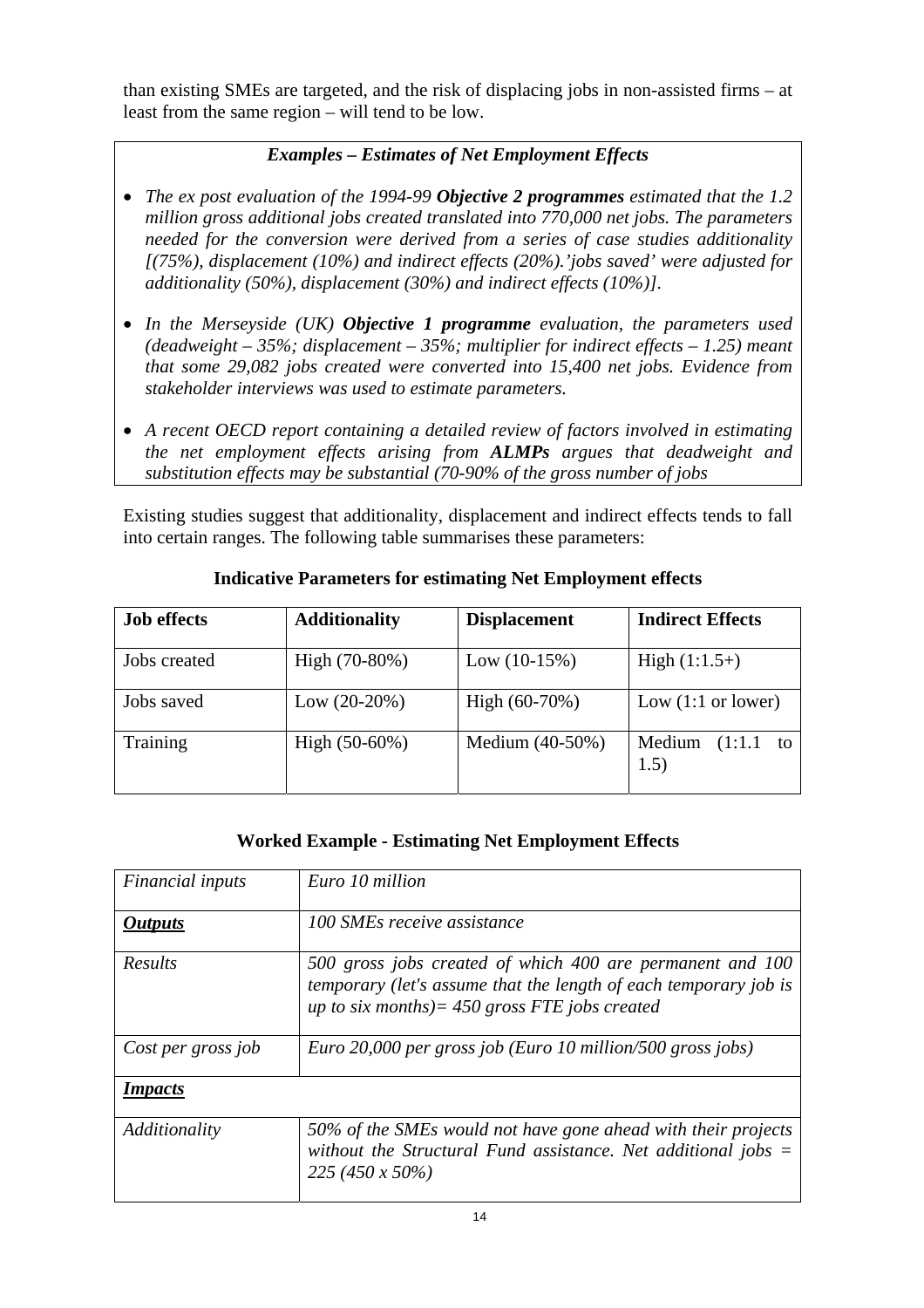| Displacement            | 20% of the net additional jobs created by the SMEs displace<br>jobs in non-assisted firms. Net additional non-displacing jobs<br>created = 180 $[(225) - (225 \times 20\%)]$                                                                                                          |
|-------------------------|---------------------------------------------------------------------------------------------------------------------------------------------------------------------------------------------------------------------------------------------------------------------------------------|
| <i>Indirect effects</i> | Income multiplier of 1.3 means that in addition to the 180<br>directly created additional non-displacing jobs, a further 54<br>jobs $(0.3x180 = 54)$ are created indirectly. Supplier effects of<br>1.1 lead to further indirect effects equivalent to 18 jobs $(0.1x180)$<br>$= 18.$ |
| Net jobs created        | 252 net jobs (225 net additional – 45 displacement + $(54 + 18)$ )<br>indirect                                                                                                                                                                                                        |
| Net cost per job        | Euro 39,680 (Euro 10 million/252 net jobs)                                                                                                                                                                                                                                            |

### **2.3. Step 3: Overall Assessment & Contribution to Key EU priorities**

<span id="page-14-0"></span>The final step, to be undertaken at a programme level as part of ex post evaluations, should involve an assessment of wider questions relating to Structural funds employment effects.

These include: key evaluation issues that apply to Structural funds employment effects; how employment effects contribute to wider labour market and regional development trends; and the contribution of Structural Fund interventions to the employment and related aspects of key EU policies, particularly in relation to the Lisbon Strategy, the Sustainable Development Strategy and enlargement.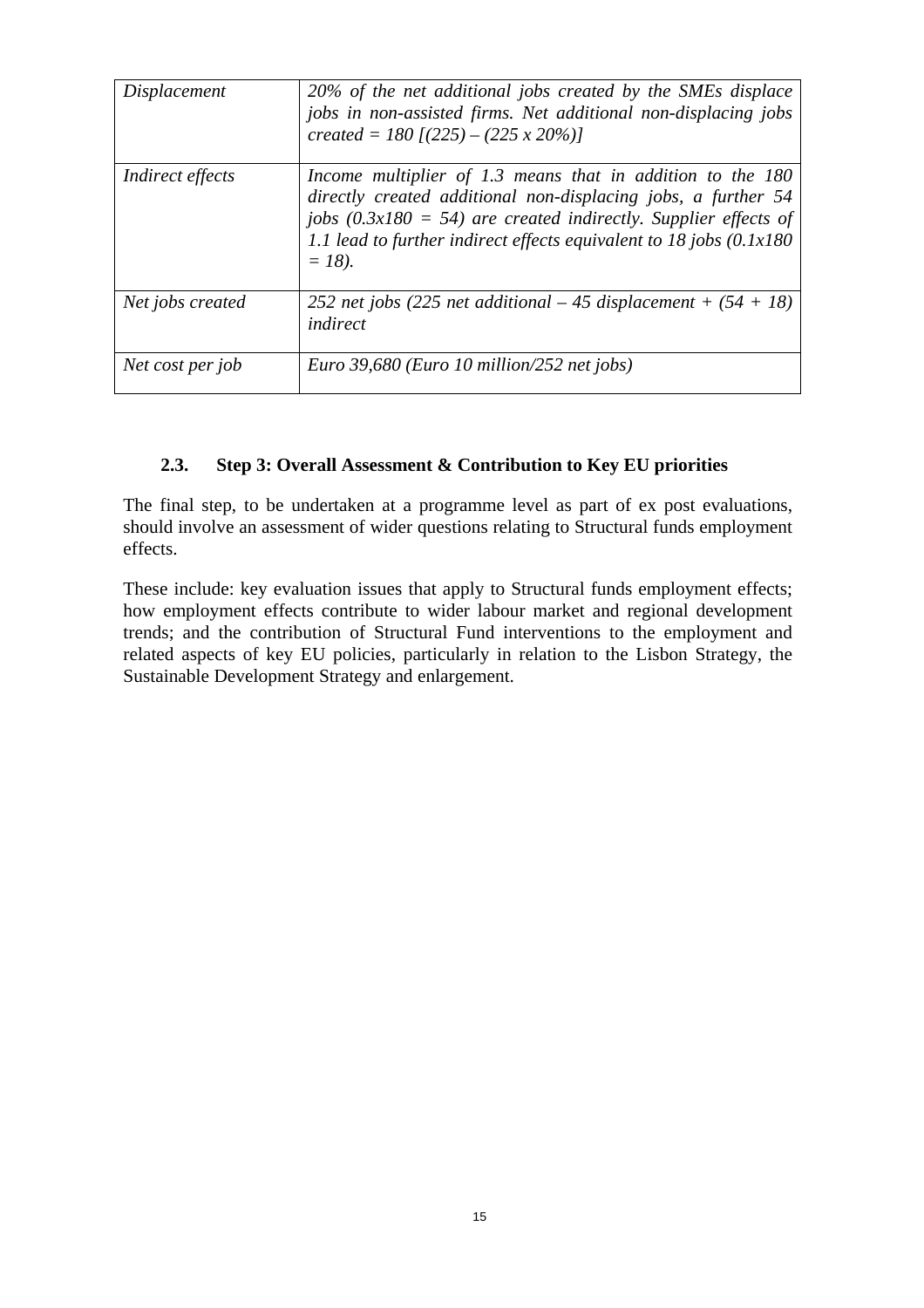*Step 3.1: Key evaluation issues* 

<span id="page-15-0"></span>**3.1: Key evaluation issues – during the programming period and at the ex post stage, a number of key evaluation issues should be examined as part of the overall assessment of Structural funds employment effects. The diagramme below summarises the scope of such an assessment.** 



*Bottom Up Dimension*

## **Step 3.1.1: Relevance – i.e. the extent to which Structural Fund interventions relating to jobs benefit/are likely to benefit regions/targets groups and to address their needs ('utility').**

Steps 1.1 and 1.4 in the guidance, in particular the comparison between regional needs and the Structural Funds employment effects actually achieved, should provide a basis for assessing relevance.

This presupposes, however, that a programme's outcomes are analysed not only in terms of the number of jobs but also the nature of the beneficiaries. As argued earlier, a sectoral definition of employment effects, in particular 'jobs created' (employment status and educational achievement classification of individuals assisted in the case of the ESF) is important in this respect. The **key issue** here is the extent to which Structural Fund interventions generate employment effects in sectors (and/or occupational groupings)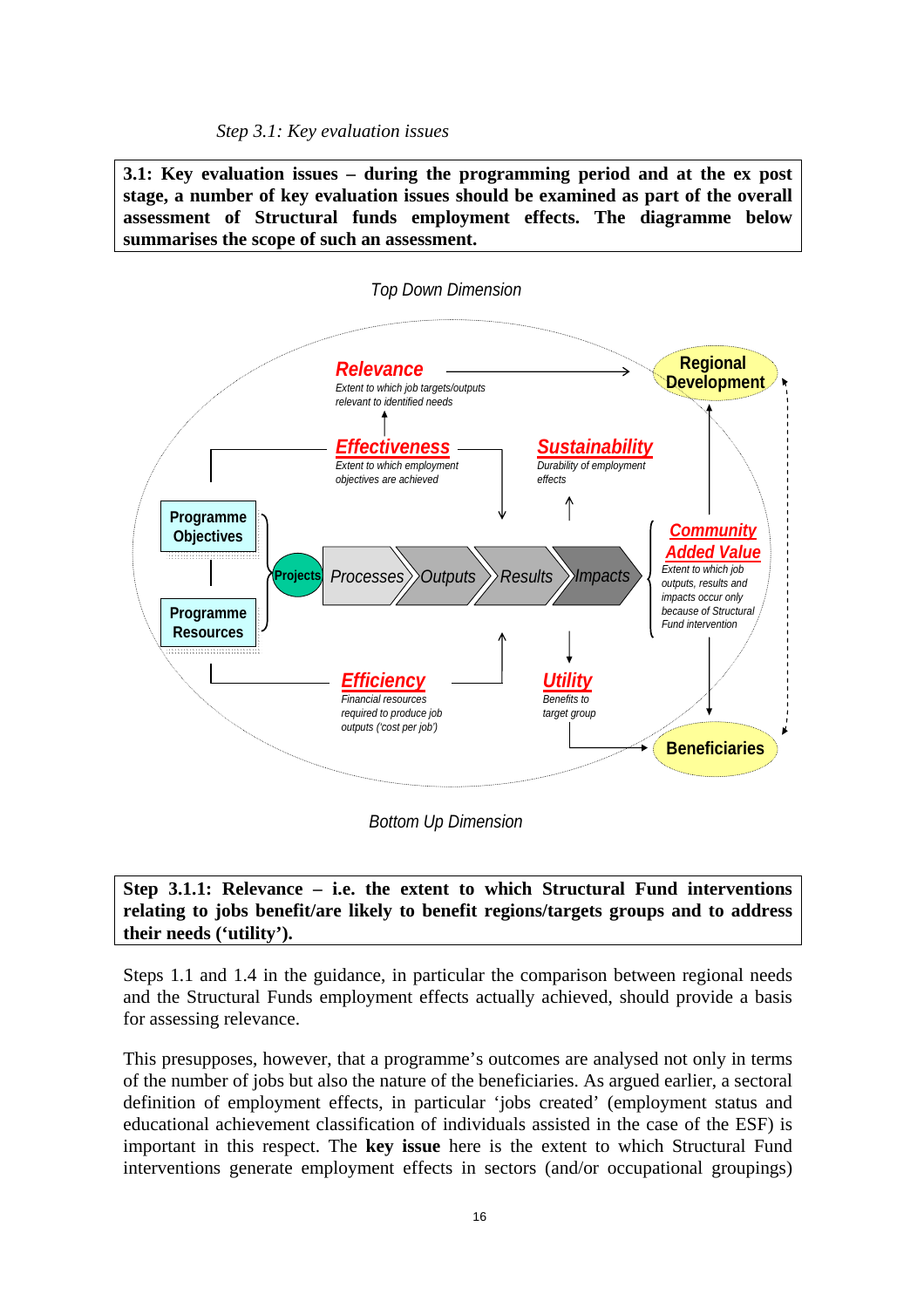that are important to **a region or target group's development needs** as identified in the baseline assessment and programme's targets.

Other factors that should also be considered in assessing the relevance of Structural funds employment targets/outcomes include Community aims relating to the promotion of **gender equality**; addressing the needs of **disadvantaged groups** (young people, those who are long-term unemployed, ethnic minorities, etc); and improving employment prospects in disadvantaged areas and communities (e.g. those in areas affected by urban decline, geographically isolated or peripheral areas).

# *Relevance – Some Key Questions*

- *Are jobs being created (or maintained) by the ERDF in sectors that are identified in the baseline assessment as important to regional development?*
- *How relevant are ESF interventions to the needs of target groups (businesses, those who are out of work, etc)?*
- *To what extent are Structural Fund interventions relevant to the aims of the Lisbon Strategy and other key EU policies including the European Employment Strategy and the Sustainable Development Strategy?*

**Step 3.1.2: Effectiveness –the extent to which expected effects have been obtained and the targets for jobs set at the outset of the programming period (or as subsequently amended) have been achieved, and whether this has been done in the most effective way possible.** 

Structural Funds employment effects can be relevant to the needs of regions and target groups but this does not necessarily mean that targets are achieved in terms of **scale and timing**. Moreover, an assessment of effectiveness should go beyond simply establishing whether or not a target has been accomplished (e.g. creating 20,000 net jobs) and examine whether this has been achieved in the most effective way (e.g. *Could more effects have been obtained by organising the implementation differently?*).

For example, it may be that Structural Fund interventions to support business start-ups with the aim of creating jobs demonstrate high additionality but more could have been done to reduce displacement or that different types of intervention (e.g. focusing on a particular types of SMEs) could have led to higher quality jobs. A further question is *to what extent to which some Structural Fund interventions which do not have jobs as an aim nevertheless lead to positive (or negative) employment effects?* From a slightly different perspective, the question is: *what types of Structural Fund interventions tend to be the most successful/least successful in achieving their employment aims ('relative effectiveness')?* 

## *Effectiveness – Some Key Questions*

- *Have the Structural Fund targets with regard to employment effects been achieved?*
- *If employment targets have not been achieved, why was this (e.g. were the target too ambitious and/or the programme simply under-performed)?*
- *How do different types of Structural Fund interventions compare in terms of their effectiveness in generating positive employment effects?*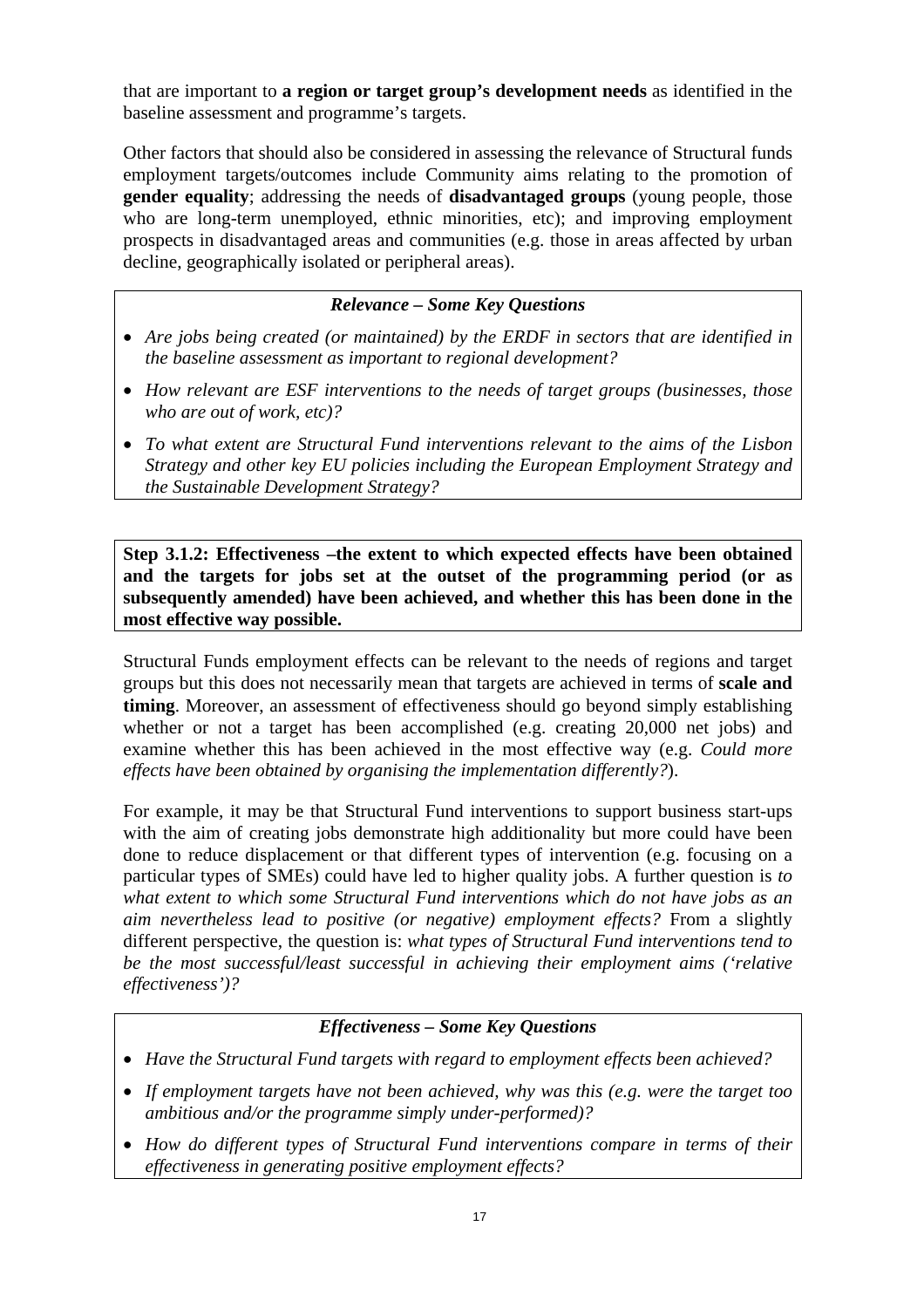**Step 3.1.3: Efficiency – the relationship between financial inputs and employment outputs, i.e. 'cost per job' and value for money.** 

Linked to an assessment of effectiveness in achieving targets for physical outcomes is the question of efficiency, i.e. the extent to which the employment outcomes were achieved at reasonable cost given the level of the financial resources made available by the Structural Funds *(e.g. Could more effects have been obtained with the same budget? or Have other interventions obtained the same effects at a lower cost?*).

Put another way, an evaluation is needed of whether the same financial inputs could have had led to even greater employment effects or, conversely, whether the same effects could have been achieved with reduced financial inputs (**value-for-money**).

The starting point is to calculate the **gross and net cost per job** and to then to compare the results with internal programme benchmarks (e.g. other priorities) or external benchmarks (EU, previous programmes in the region, etc). Comparisons of this sort will enable a judgement of efficiency to be made although it needs to be borne in mind that the circumstances in which the programme/comparator(s) operate may be different.

### *Efficiency – Some Key Questions*

- *Is the number of jobs created or maintained reasonable given the level of ERDF financial inputs or could more have been achieved with the resources available?*
- *How does the cost effectiveness of different types of Structural Fund interventions compare and what factors explain any differences?*
- *In the case of the ESF is there a difference (e.g. between areas/target groups) in the cost of the training required to help those who are unemployed obtain jobs? In the case of the ERDF is there a difference, for example, between different types of SMEs?*

Some of the literature on programmes to help those who are unemployed argues that apart from additionality and substitution effects, an estimate of net effects should take into account savings to public authorities arising from a combination of lower unemployment payments and highest income tax receipts. However, given the complications in arriving at an accurate estimate of these net cost savings, it is unlikely that this calculation will be appropriate in the case of most ESF programmes.

## **Step 3.1.4: Impacts – the scale and nature of longer term (net) Structural funds employment effects on a target group or region.**

At the outset of the 2007-13 programming period, Member States have been asked to quantify their strategic objectives (generally at a NSRF level). This is likely to involve the use of macro-economic models.

At a regional level, bottom-up methods can be used to estimate of net Structural Funds employment effects. An estimate of net Structural Funds employment effects should – by taking into account additionality, displacement and indirect effects – provide an indication of regional impacts. However, the specific impacts attributable to Structural Funds interventions should also be related to **wider regional trends**. Indicators that are especially relevant include **trends in employment and unemployment, productivity,**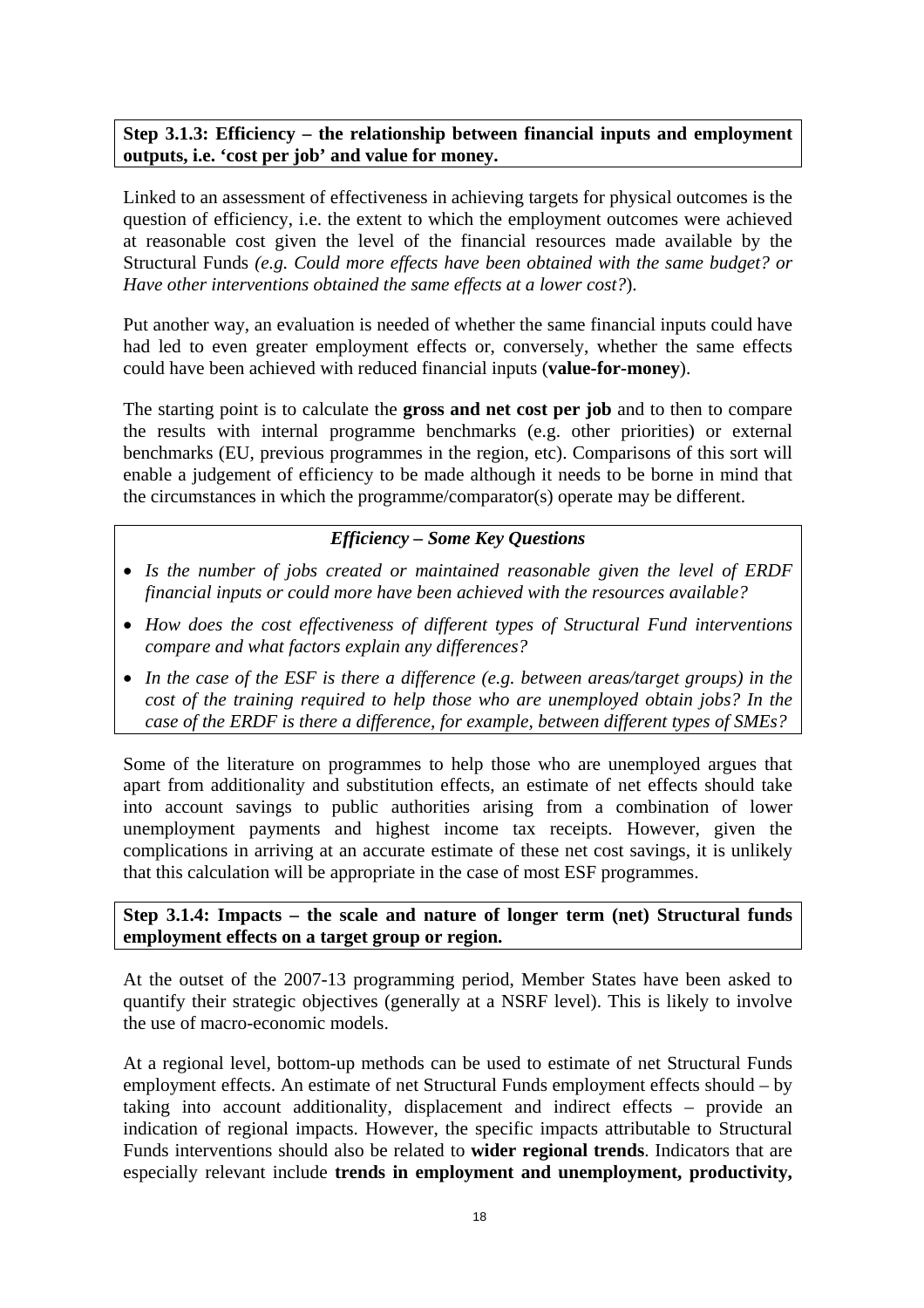**and the sectoral distribution of jobs** – in particular the extent to which Structural Funds interventions have contributed to jobs and growth in knowledge-intensive activities.

As a starting point to an analysis, a comparison should be made for key indicators between the baseline situation in a region (see Step 1.1) and the situation at the end of the programming period. The question to be answered is: *what contribution has Structural Funds employment effects made to any positive trends (or to slowing down/stopping any deterioration)?* A 'bottom-up' approach to addressing this question can only provide a very rough indication of the impacts. For example, job creation should have an impact on unemployment rates but the relationship is not 1:1 because those filling the new job opportunities created by Structural Funds' interventions may already be in work and simply transferring from other positions. It also needs to be borne in mind that many impacts on regional trends will be of a longer term nature and only occur after the programming period.

### *Impacts – Some Key Questions*

- *To what extent have jobs been created in sectors that are important to regional competitiveness and growth?*
- *Have ERDF interventions to maintain jobs helped to stabilise the labour market?*
- *Has ESF training for employees helped to develop skills needed by businesses and the local economy generally?*
- *What effect has ESF-supported training and other assistance had in helping the jobless into work, and what contribution has this and ERDF job creation made to reducing unemployment rates?*

**Step 3.1.5: Community Added Value –the extent to which Structural Fund interventions achieve employment effects, which go beyond what could be achieved through purely national or regional initiatives.** 

As part of an impact assessment, the Community added value of Structural Fund interventions that lead to employment effects should also be considered. The **key question** that should be addressed is: *to what extent have Structural Funds-supported interventions helped to achieve outcomes that would have been difficult/impossible to achieve through purely national/regional schemes?* (i.e. a counterfactual analysis). Two aspects or levels need to be considered – the programme and region.

Taking the first of these aspects – the **programme level** - Community added value will be linked to factors associated with the Structural Funds (e.g. a multi-annual approach to funding which is often seen as one of the merits of Structural Fund operations compared with national schemes). But there may also be factors that have a more specific bearing on employment. The availability of additional financial resources from the Structural Funds to invest in job-related measures will clearly be a significant factor and linked to this, leverage effects (e.g. Structural Fund grants may help lever funding from the private sector for schemes that would not be made available otherwise, i.e. for purely national initiatives).

However, Community added value may well lie in less tangible factors. For example, the strategic orientation of Structural Fund programmes, with the overlay of Lisbon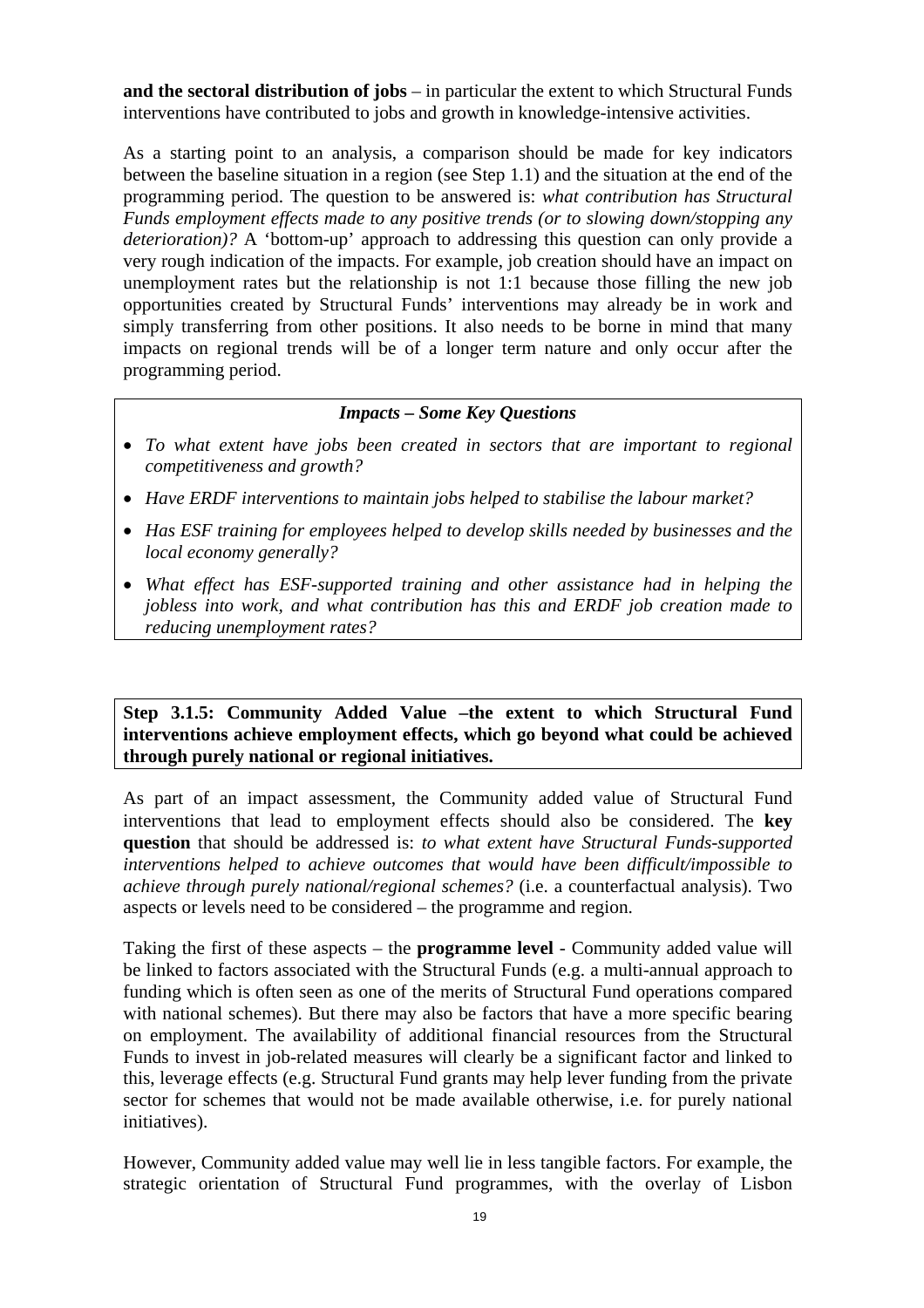Strategy's priorities relating to the knowledge economy, may help to raise awareness of the need to promote employment growth in particular sectors in a region; or the Structural Fund programming process and framework could encourage adoption of innovative approaches to job creation.

At a **regional level**, Community added value lies in the difference between the Structural Fund-assisted employment impacts actually achieved and the counterfactual. The baseline analysis (see Step 1.1) should have included a projection of trends ('dynamic baselines') in key indicators to the end of the programming period based on a hypothetical situation in which Structural Fund assistance was not made available. A comparison with actual trends will point to the added value of Structural Funds.

At both the programme and regional level, counterfactual analysis is likely to be as much a question of opinion-based judgment as it is on 'hard' statistical data on trends. Ex post evaluations should therefore seek the opinion of informed observers as part of an assessment.

### *Community Added Value – Some Key Questions*

- *What would have happened with regard to regional trends in the absence of a Structural Fund programme, i.e. what difference did the interventions make?*
- *What is added value of Structural Fund programmes compared with purely national schemes (e.g. additional resources, multi-annual programmes, transfer of know-how between countries)?*
- *What types of Structural Fund interventions tend to demonstrate the highest/lowest added value?*

### **Step 3.1.6: Sustainability – the durability of employment effects, i.e. the extent to which they are likely to last beyond the period of Structural Fund intervention.**

The benefits of Structural Fund interventions will be limited if employment effects are not sustainable in the longer term.

Step 1.4 should provide a useful input to an assessment of sustainability: in the first place this will provide an estimate of **permanent jobs** as opposed to temporary employment effects<sup>14</sup>. Here a distinction needs to be made between temporary jobs created during the implementation phase of projects (e.g. construction jobs), on the one hand, and jobs that may be temporary in the sense that they do not involve continuous employment throughout any single year but which nevertheless provide periodic employment in the longer term throughout the operational phase of a project (e.g. seasonal jobs), on the other. Secondly, if the earlier proposition is accepted, an assessment of sustainability should involve examining the extent to which employment effects are concentrated in **growth sectors** since this should shed light on the degree of permanence and the likelihood of these effects lasting beyond the programming period.

 $\overline{a}$ 

<sup>&</sup>lt;sup>14</sup> See Annexe I for further guidance on temporary/permanent jobs.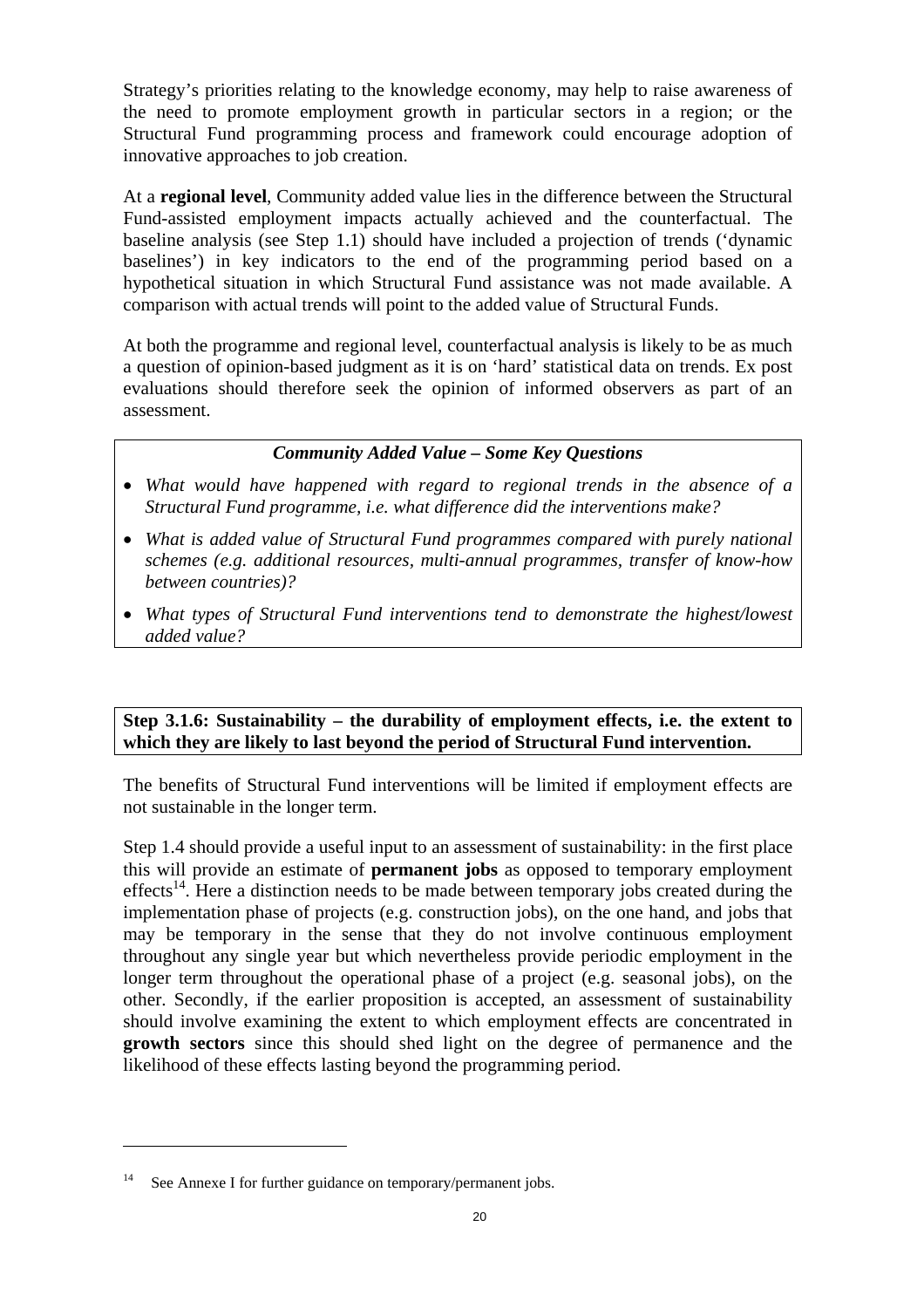As noted earlier, many Structural funds employment effects may not become fully apparent until some time after a project/programme comes to an end. This will be especially the case with projects that start towards the end of a programming period or with some types of intervention where the effects are delayed.

## *Sustainability – Some Key Questions*

- *How sustainable are Structural funds employment effects –can these effects be tracked beyond the period of intervention?*
- *What sort of ESRF and ESF Structural Fund interventions tend to produce the most/least durable employment effects and why is this so?*
- <span id="page-20-0"></span>• *What can be done to maximise the sustainability of employment effects?*

*Step 3.2: Contribution to EU policies and priorities* 

**Step 3.2: Contribution to EU policies and priorities – in addition to examining issues that relate specifically to regional development, there should be an assessment of how Structural funds employment impacts contribute to other EU priorities.** 

Job-related aims are central to EU policies across a wide spectrum of Community competences and the being able to measure Structural funds employment effects is important in demonstrating the contribution being made to these wider aims and priorities ('external coherence'). Relevant EU policies include those on the European Employment Strategy, the Lisbon Strategy, the Sustainable Development Strategy and capacity building tasks in relation to the Community 'acquis' generally.

The **European Employment Strategy** (EES) provides the framework for actions at an EU and national level to promote three overarching objectives - full employment, quality and productivity at work, cohesion and an inclusive labour market. Progress towards the objectives set out in the EES is measured using 40 indicators. Assuming Structural funds employment effects can be aggregated at a NSRF level, it should be possible to provide a broad estimate of the contribution to a number of the key EES indicators including: raising employment rates and reducing unemployment (in both cases, gender and age analysis being important); and employment in newly formed enterprises.

Structural Fund priorities in respect of the **Lisbon Strategy**'s 'growth and jobs' agenda include investing in areas with high growth potential where national funds are insufficient to realize development opportunities, and investing in the drivers of growth and employment - human and physical capital including physical and ICT infrastructure, research capacity and innovation, education and training and adaptability of workers.

In addition to considering synergies with other EU programmes/policies, an overall assessment should examine the relationship between the Structural Funds and **national/regional programmes**. The key question is: *what the nature and extent of Community added value, i.e. how do Structural Fund programmes add value to purely national or regional schemes?*

Co-financing requirements mean that there is often a close relationship, at a project level, between the Structural Funds and purely nationally/regionally supported schemes However, in the past there has often been a less close relationship at a strategic level.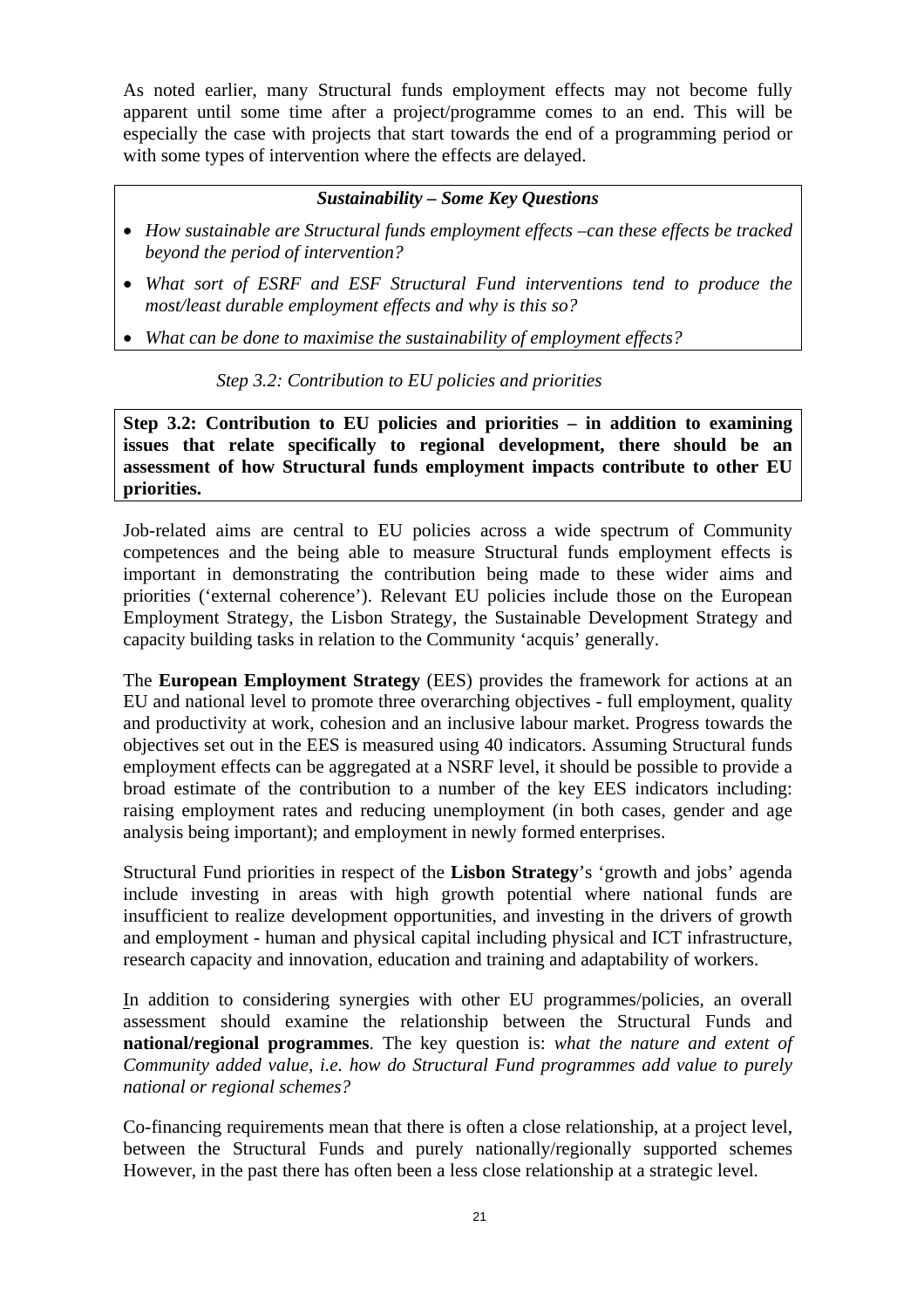The relationship has also varied across EU Member States and across the Structural Fund priority objectives (for example, whereas Objective 1 has usually been closely integrated with national initiatives, the more fragmented nature of Objective 2 programmes has often made this more difficult to achieve). There have also been complications at an operational level given differing programming cycles, monitoring and reporting requirements, and implementation structures.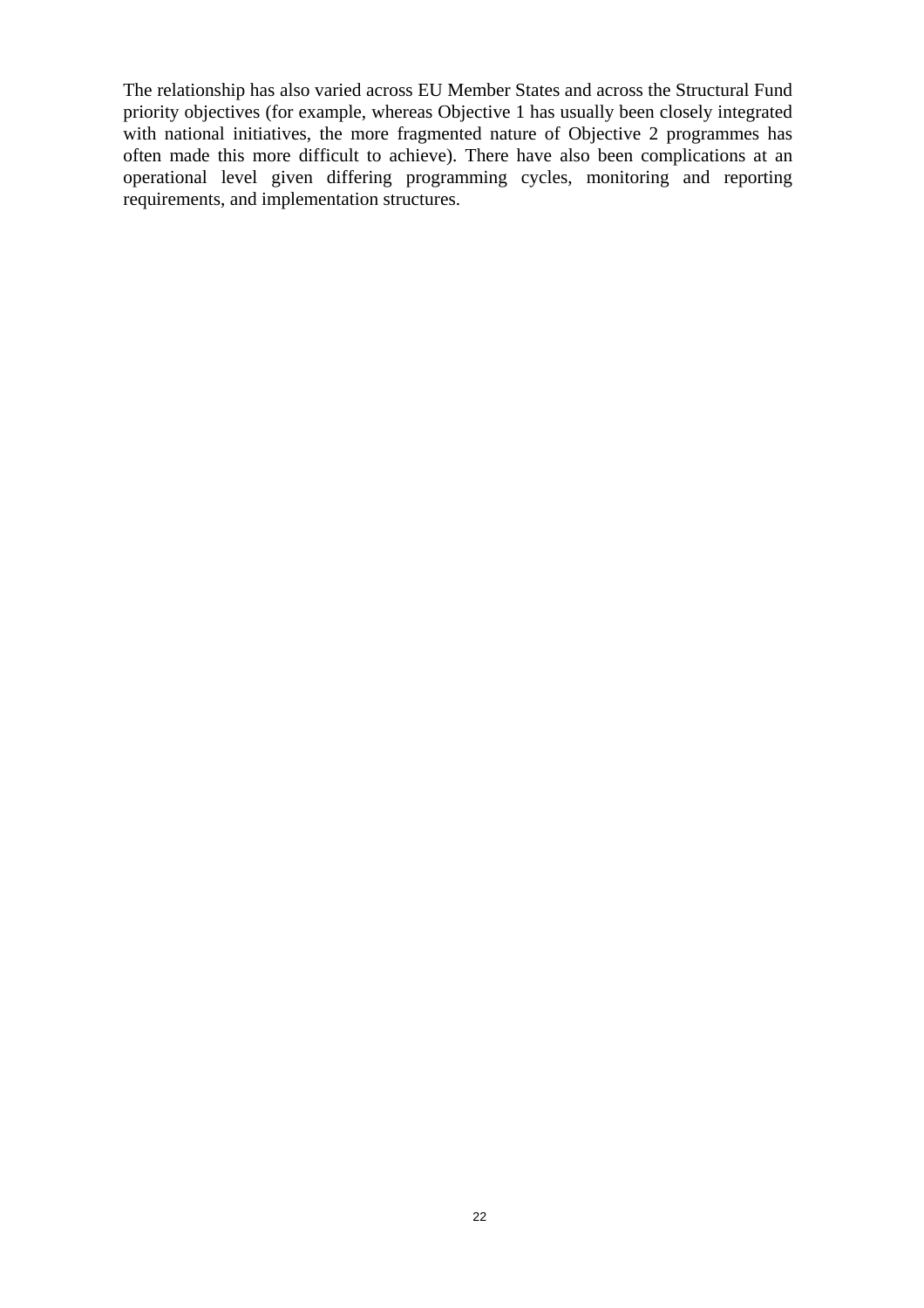#### **ANNEXE I**

#### **KEY DEFINITIONS AND CORE INDICATORS**

<span id="page-22-0"></span>It is important that estimates of Structural funds employment effects are based on **a set of common definitions/indicators**.

Commission guidance<sup>15</sup> for the 2007-13 programming period suggests that the focus should be on using a relatively limited number of **core indicators** to monitor and evaluate Structural Fund programmes. The use of a set of common minimum core indicators is also advocated to facilitate comparisons and aggregations across Programmes, Priorities or Measures. Working Document No 2 on monitoring and evaluation indicators specifies what are the core indicators and the common minimum for the ERDF and the Cohesion Fund and for the ESF respectively (see § 4.5 of the above mentioned Working Document).

The number of (gross) jobs directly created by Structural Funds assistance is one such indicator. The working document argues that while output indicators deliver information on physical effects, more emphasis should be placed on using **results indicators** since these focus on social-economic factors and are the basis for evaluation of impacts. Employment effects generally fall into the category of results and impacts.

The focus on a more limited range of indicators also reflects the more **strategic orientation of programmes** in the 2007-13 period since it is envisaged that expected 'results' will be defined for each Priority and that monitoring and evaluation activities will concentrate on assessing progress against targets at this level using a common set of core indicators.

The definition of some types of jobs (e.g. part-time jobs) and the employment effects may vary according to the priorities from one country to another. Beneath we suggest, for different types of employment effects, either common definitions or examples of definitions which have to be adapted in accordance with the priorities of the programmes. **Key definition**s and indicators derived from them are summarised in the following box: The first two categories of Structural funds employment effects relate mainly to ERDF interventions and the last two categories are examples that relate to the ESF.

### **Core Indicators for Employment Effects**

 $\overline{a}$ 

- **Number of jobs created** new jobs that are created directly by Structural Fund intervention within three years of the completion of the works. These may be temporary or permanent;
- **Number of jobs maintained** existing jobs that are at risk and would be lost without Structural Fund intervention;

<sup>15</sup> See Commission working document: 'Indicators for Monitoring and Evaluation: A Practical Guide' August 2006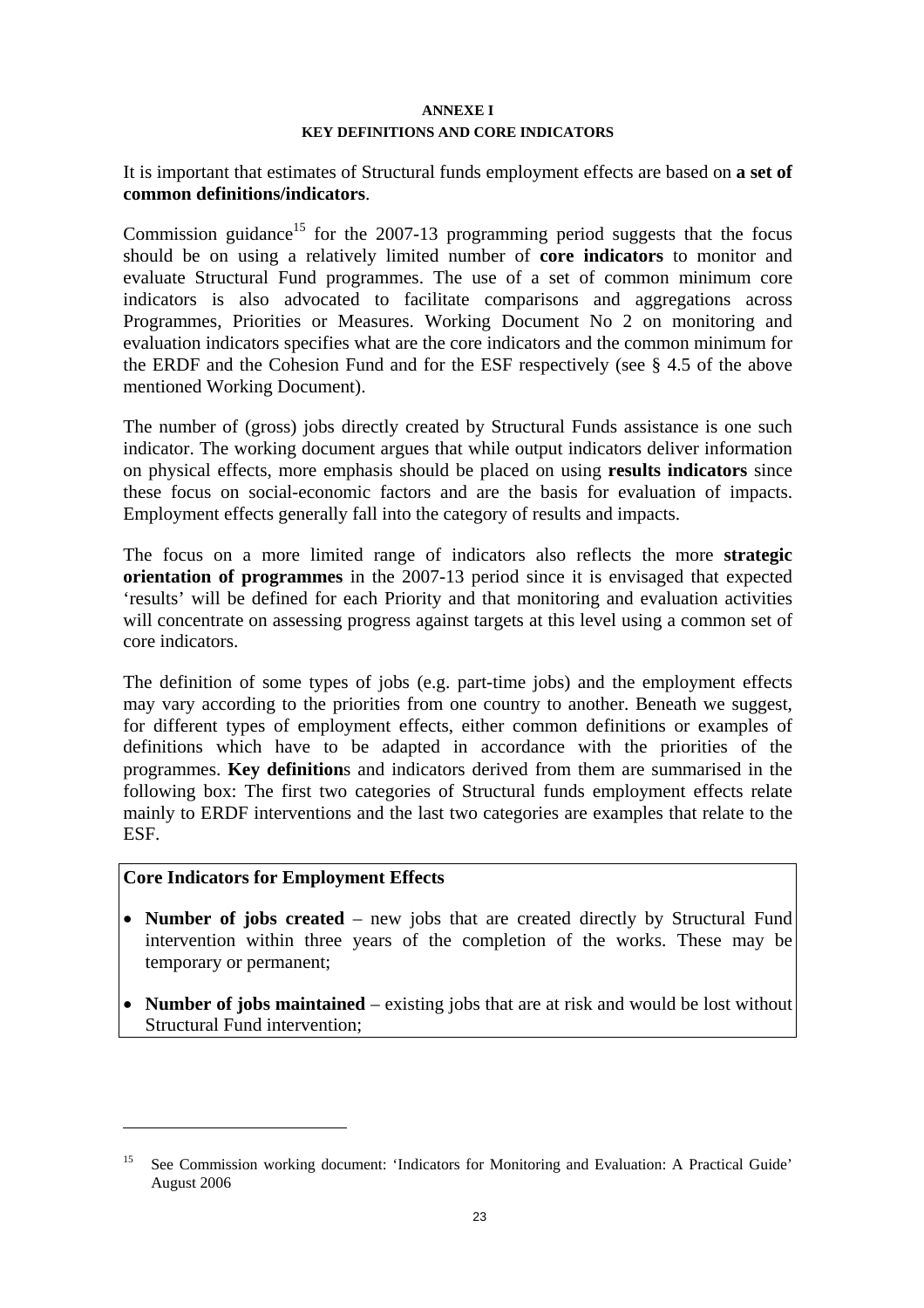- **Number of beneficiaries finding employment due to interventions** number of beneficiaries that have found employment within some time after the completion of the intervention (usually 6 months after but other time spans are also possible)
- **Number of beneficiaries whose qualifications have improved due to interventions** – people that benefited from the interventions and upgraded their qualifications leading to better quality of jobs they undertake

The priority with regard to the ERDF for most programmes should be on measuring permanent full-time equivalent (FTE) **jobs created** directly by Structural Fund interventions. An effort should be made to identify the number of and type of "green" jobs created. These are likely to account for the bulk of employment effects and are also likely to have the largest impact. In addition to this, other types of employment effects can be difficult to measure accurately.

It is important to distinguish between **permanent jobs**<sup>16</sup> – sustainable (or durable) employment (i.e. jobs resulting from an intervention which will continue in the absence of public support) and **temporary jobs** – employment of transitory nature (i.e. jobs which cease to exist when the funding stops). Temporary jobs are usually created during the implementation phase of projects while permanent jobs are usually created during the operational phases of projects. For example, a project to build a new road or power station will create (or possibly maintain) jobs during the period of construction. These will be mostly of a temporary nature (see definition below). However, once the new road or power station becomes operational, this should lead to a number of permanent jobs being created to help operate and maintain the facility. If aggregated figures of temporary and permanent job creation are to be produced then, rather than simply counting the number of jobs that are created by an intervention, it is more accurate to use expected **job-years** as unit of measurement.

A further distinction should be made between **full-time** and **part-time** jobs. A job can be defined as part-time if it provides employment for less than half the working week. Parttime job estimates should be translated into full-time equivalents (FTEs).

The distinction between direct/indirect employment effects is also important. The category of **direct employment effects** can be defined as those where causality is clear, i.e. there is a direct and immediate relationship between Structural Fund interventions and the creation, maintenance or improvement of jobs. These are job 'outputs' and they mainly occur in the organisations that benefit directly from assistance (e.g. grant aid to an entrepreneur leading to the launch of a business that takes on employees).

Conversely secondary or **indirect employment effects** occur when jobs are created as a consequence of interventions, which have not an explicit and immediate employment objective. For instance when ESF support for the training of unemployed people leads to them obtaining work indirect job creation occurs.

Although being able to quantify employment effects is the starting point, there should be an assessment of **job quality** to fully understand Structural Fund outcomes. In the past, this consideration has tended to be neglected largely because of the difficulties involved

 $\overline{a}$ 

<sup>16</sup> It is suggested that only jobs created within three years of completion of the works are counted and attributed to that intervention of Structural Funds.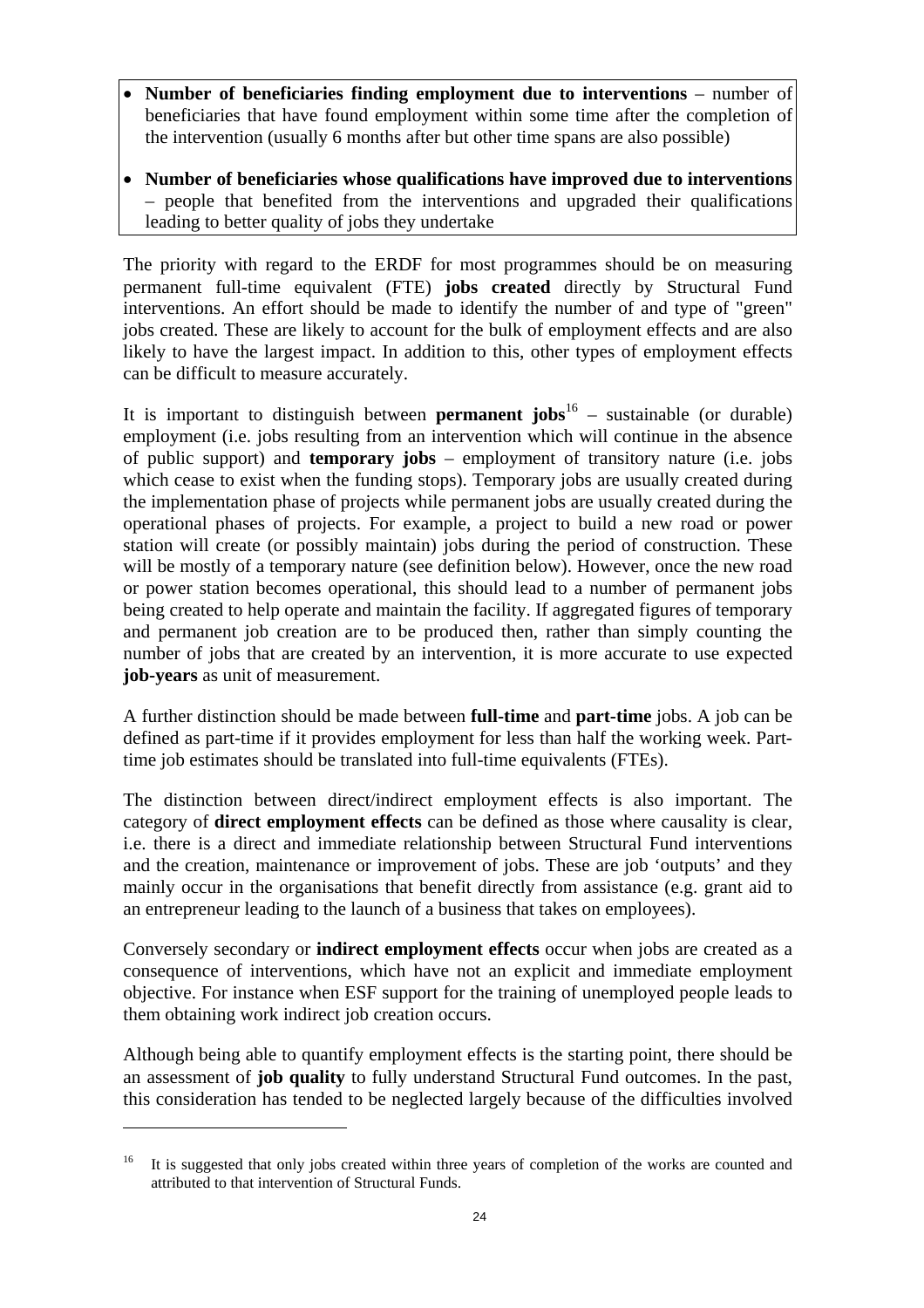in assessing quality on an objective basis. However, looking ahead – specifically with the Lisbon Strategy objective in mind of not just creating 'more' jobs but also 'better' ones it is clear that this shortcoming has to be addressed.

ESF interventions can help improve the prospects of those already in work and enhance the contribution they make to the performance of undertakings that employ them. A key indicator for the ESF programmes could therefore be '**number of beneficiaries whose qualifications have improved due to interventions**' (another term could be 'jobs improved'). As noted earlier, the ESF can also help those who are out of work to improve their chances of obtaining a job through training/other measures through their improved employability. The result indicator for ESF effects of this type could be described as the '**number of beneficiaries finding employment due to interventions**'. There could also be **jobs maintained** through ESF measures, for example wage subsidies.

Previous experience suggests that there are major difficulties in estimating **jobs maintained** with, more often than not, all the jobs in an undertaking being counted as safeguarded rather than just those at risk. This has generally led to highly inflated estimates of employment effects for whole programmes. However, in the new 2007-13 Structural Fund programming period, an estimate for jobs maintained will still be needed for certain types of intervention, in particular, major projects in the productive investment field. **But with the exception of major projects of this kind, it is suggested that no attempt should be made to estimate jobs maintained for a programme as a whole unless this is an important aim of a project (or group of projects) and it can be clearly demonstrated that only the jobs directly safeguarded have been counted.**

Last but not least, it is important that Structural funds employment effects are assessed on both a **gross** and **net** basis to provide an accurate estimate of impacts. To do this, estimates of gross employment outcomes should be adjusted to take into account **additionality, displacement, substitution** (in the case of the ESF) and indirect effects (defined before). Experience suggests that there can be a significant difference between gross and net employment effects, and taking the above factors into account is therefore important.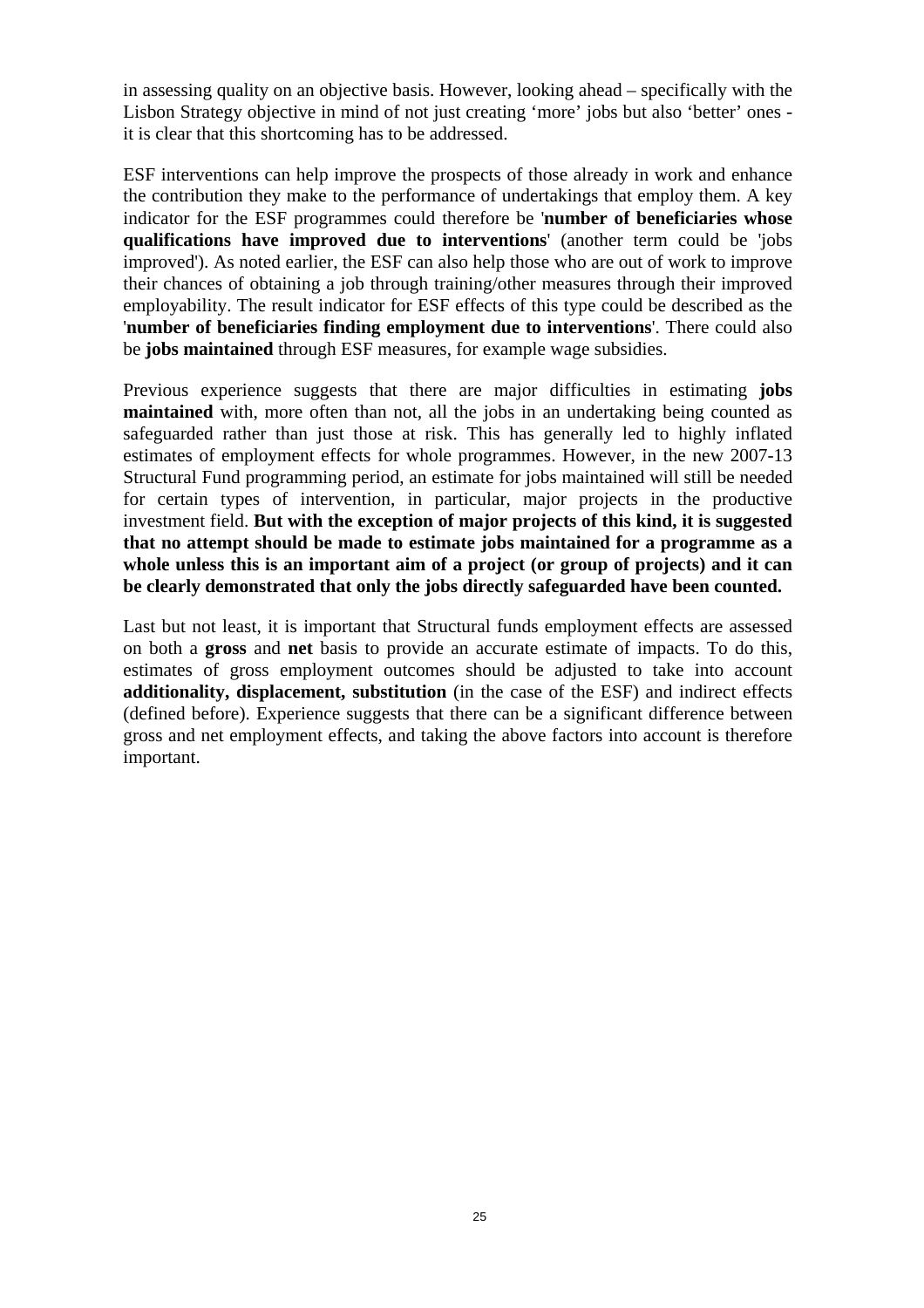#### **ANNEXE II**

### **STRUCTURAL FUNDS INTERVENTION LOGIC AND JOBS**

<span id="page-25-0"></span>Structural funds employment effects should be seen in the context of the overall intervention logic. In relation to all the types of effects defined earlier, there is a distinction between:

- **Primary Results = primary (direct) employment effect** the number and type of gross jobs created, saved, improved, etc, which have been financed and accomplished with the direct support of Structural Funds (e.g. jobs created during the implementation phase of physical infrastructure projects);
- **Secondary Results = secondary (indirect) employment effect** the number and type of gross jobs created, saved, improved, etc, at the end of actions supported by the Structural Funds but where the output did not involved any direct employment effect (e.g. jobs created during the operational phase of a project or ESF support for the training of unemployed people leads to them obtaining work);
- **Impacts = mid/long term employment effect** net employment effects and the impact on labour markets and the socio-economic situation generally in a region following the completion of Structural Funds intervention (e.g. employed created in the mid/long term by the economic growth entails by Structural Funds actions).

The basic Structural funds intervention logic as applied to jobs is summarised in the next diagramme. The diagramme traces basic 'outputs' through to 'results' and 'impacts' (highlighting the link between gross and net effects in the process). Key evaluation issues (examined before) and aspects of the overall EU policy context are also highlighted.

Structural funds intervention supported by the **ERDF** can be used for a variety of purposes of which the three highlighted in the diagramme account for the bulk of funding – investment in physical infrastructure, business support facilities and services, and innovation, R&D and technology transfer. Basic 'outputs' include new facilities and services leading to new business activities, the improved performance of existing firms, etc. Higher levels of economic activity should then generate new jobs or help to maintain existing ones ('results').

In majority of the cases the ESF interventions do not directly create job places. However, some active labour market policies supported by the ESF may include subsidies to employment (self-employment or direct financial support to employers) which entail direct job creation.

Moreover, the majority of the ESF interventions can help to improve the prospects of those already in work and enhance the contribution they make to the performance of undertakings that employ them. By helping to improve employability, e.g. through training that leads to a qualification ('outputs') ESF measures should not only directly benefit the target groups assisted, e.g. by helping an unemployed person obtain a job (results), but also feed through to other positive economic and social impacts including key aims of the European Employment Strategy (EES).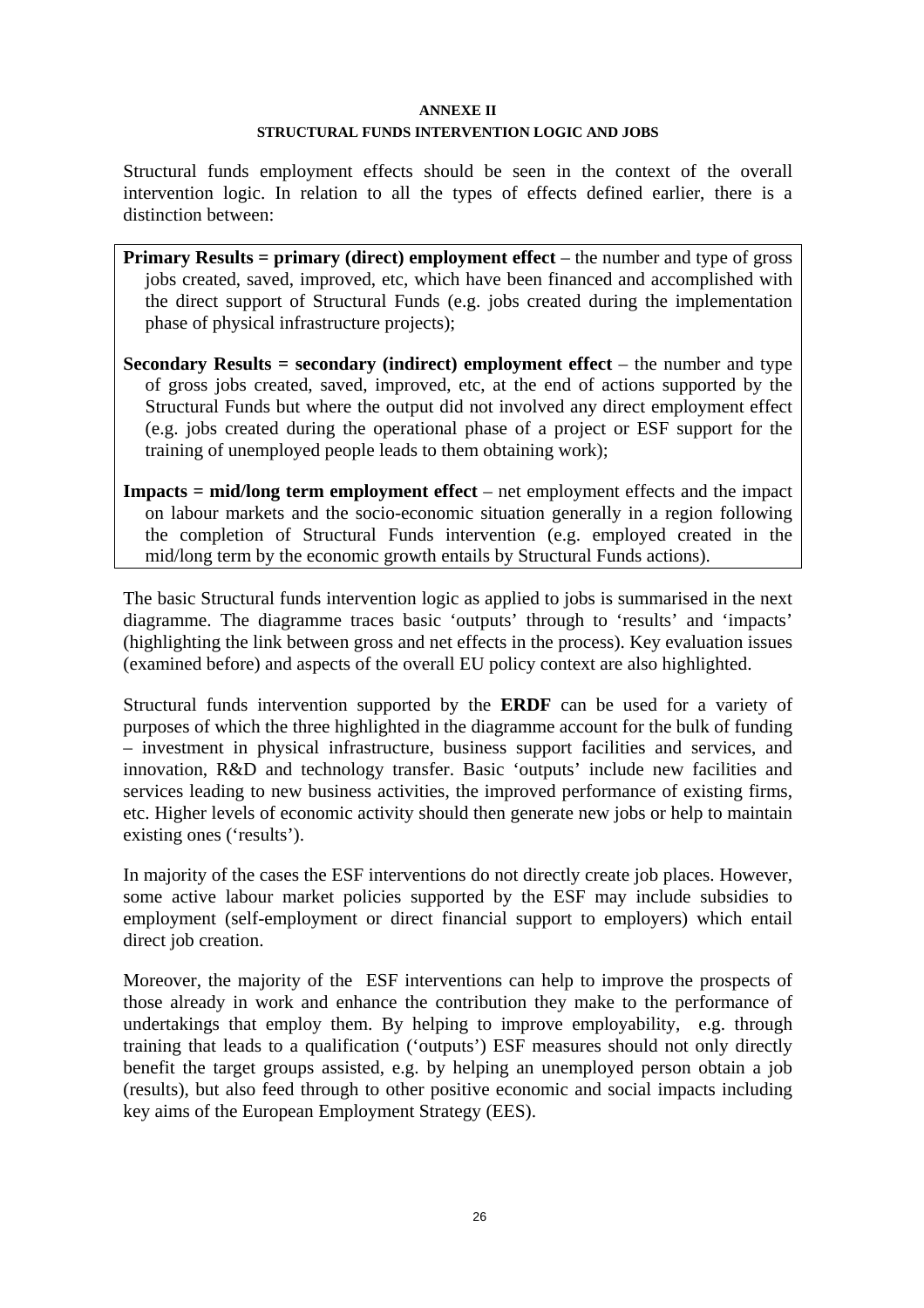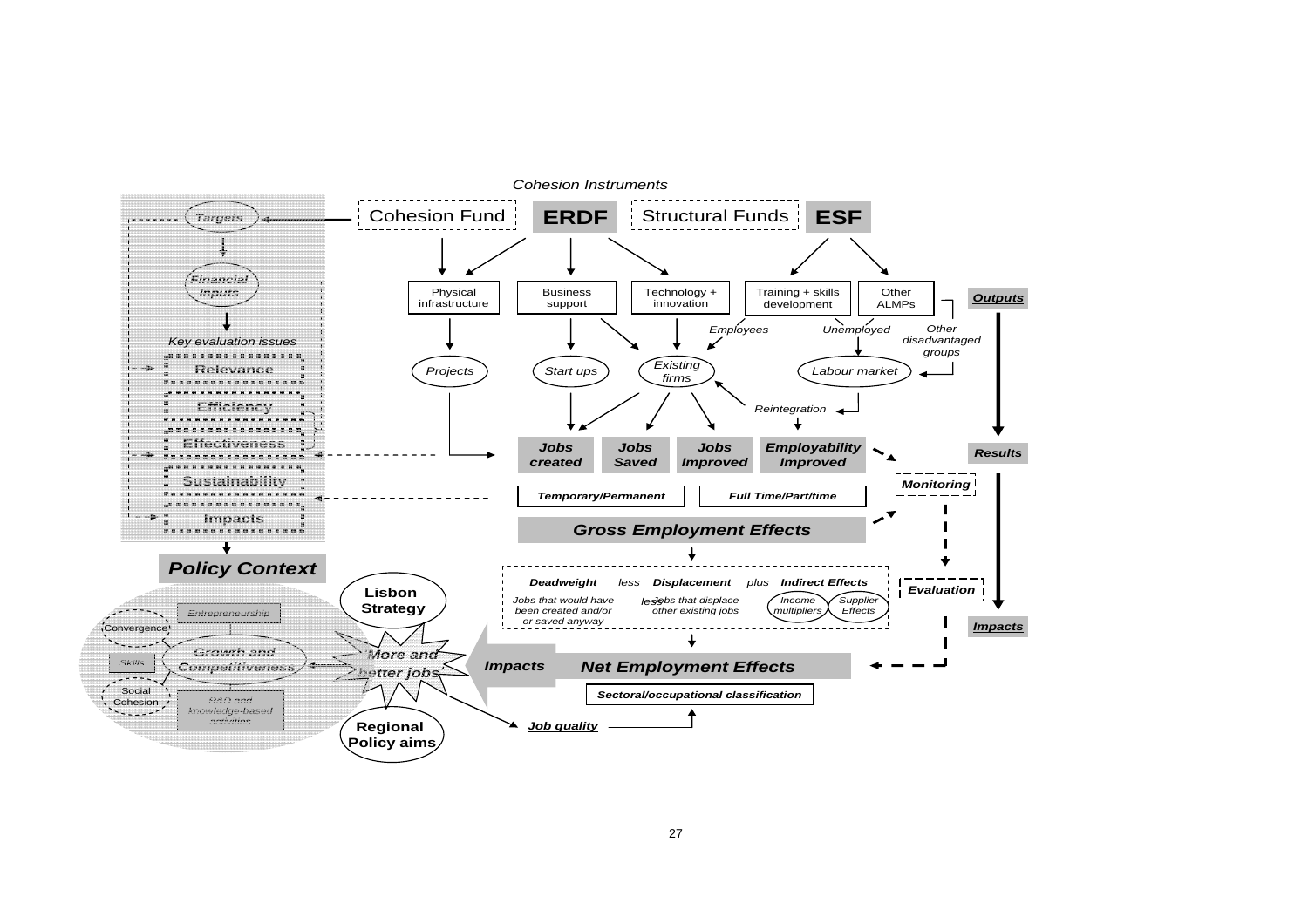#### **ANNEXE III**

### **PROJECT LIFE CYCLE AND MEASURING EMPLOYMENT EFFECTS**

<span id="page-27-0"></span>Structural funds employment effects will vary according to the stage in the project life cycle:

- Temporary jobs will be created during the inception and implementation phase (some of these may become permanent);
- Once a project becomes operational, this should lead directly to more permanent employment effects;
- Direct employment effects will have a number of indirect effects.

It is important that the methodological steps outlined in this guidance are closely linked to this project life cycle. Given that the life cycles of different projects making up a programme do not coincide, this means that data on employment effects will inevitably be collected at different points for different projects.

A choice therefore exists – whether to base estimates on forecasts for all projects at the inception/implementation stage (and then checked at the ex post stage in a programme) or, alternatively, to monitor and combine employment effects on different projects on a more continuous basis using real data. Ideally, these two approaches should be combined with forecasts being made and periodically updated using real data on projects: firstly, at the outset of a project, there should be a forecast for the number of jobs that are likely to have been created, maintained or improved at different points in the project's lifetime; and, secondly, periodically checking progress against the forecasts and as the project becomes operational, if necessary revising the forecast for the number of jobs likely to be eventually created or saved.

This approach presupposes, however, that monitoring systems are flexible enough for adjustments to be made as new project data on forecast/actual jobs becomes available (see Step 1.2). In addition, there should be periodic checks to ensure that project data on actual jobs is accurate.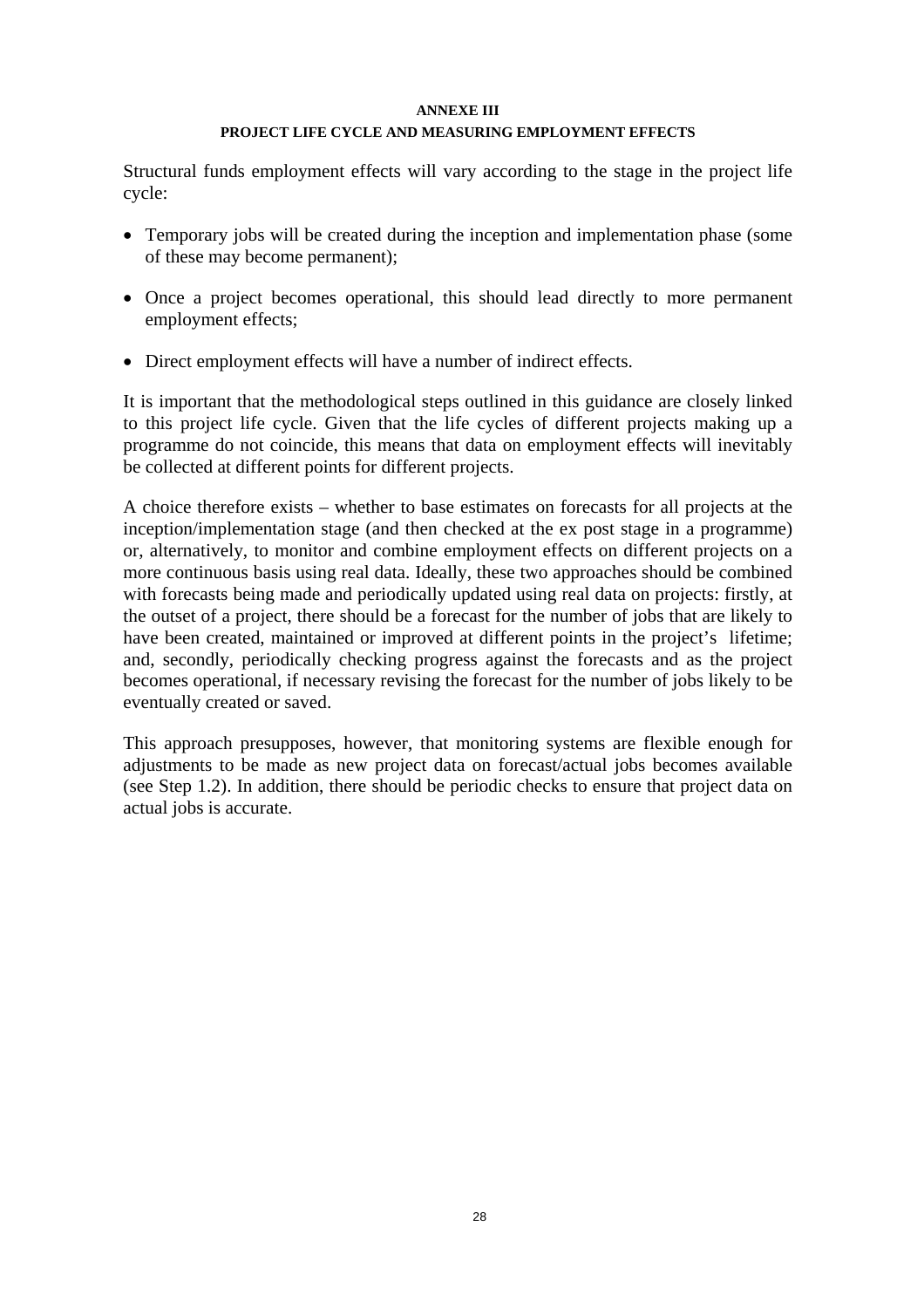### **Project Life Cycle and Measuring Employment Effects**

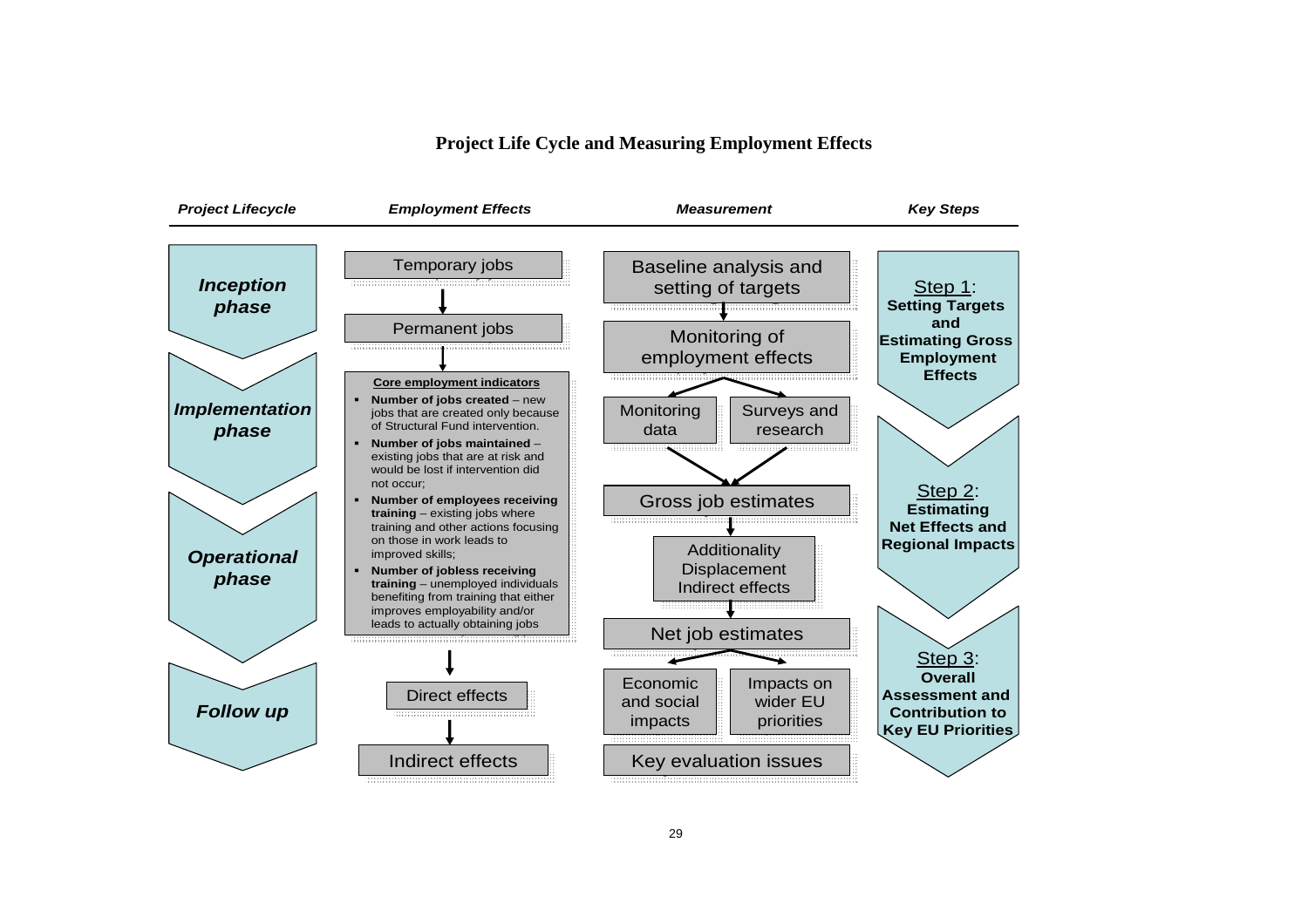#### **ANNEXE IV**

### **SOME EXAMPLES OF INTERVENTION-SPECIFIC EMPLOYMENT EFFECTS**

<span id="page-29-0"></span>The nature of employment effects will vary according to the nature of Structural Fund interventions. As part of an overall assessment, an analysis should be undertaken of intervention-specific effects. Ideally, the overall assessment will draw on thematic and other research carried out during the course of the programme (see Step 1.2). Below, they are focused the interventions that are most likely to have significant employment effects.

### **PHYSICAL INFRASTRUCTURE**

In the short-term, the project implementation process will lead to 'outputs' in the form of direct, temporary, construction-related jobs. These can be converted into full-time equivalent jobs so that aggregation/comparisons with other types of (permanent) employment effects can be made. If the construction workforce comes from the same area as the project, there will also be indirect, income related multiplier effects whilst the procurement of goods and services for the construction process should generate supplier effects.

In the longer-term, the operation of new physical infrastructure facilities will generate both direct and indirect employment effects. Direct effects will usually be limited to jobs created to operate the facility ('results). Indirect effects will arise in undertakings than benefit from the facilities ('impacts').

### **Summary - Physical Infrastructure Employment Effects**

- **Primary Results = primary (direct) employment effect** project implementation leads to temporary, construction related job creation. There may also be some outputs associated with the management of a new facility;
- **Secondary Results** = secondary (indirect) employment effect the operational phase of project leads to direct job creation in organisations that benefit from using the facility.

**Impacts** – wider employment effects arising from operation of the facility, e.g. improved trade that benefits businesses and creates jobs in the area generally.

### **BUSINESS SUPPORT**

Interventions (grants, risk capital, advisory support, etc) to promote entrepreneurship/start-ups should lead (apart from jobs created to operate the scheme – 'outputs') to new 'jobs created' as enterprises grow and take on workers ('results'). Additionality should be high and usually displacement will be low (especially if start-ups are in growth sectors). Similar with employment effects from interventions aimed at existing SMEs additionality is likely to be lower and displacement higher. Support to existing undertakings threatened by closure should lead to 'jobs safeguarded'.

It needs to be borne in mind, however, that interventions to improve competitiveness and productivity can also lead to job losses in the undertakings concerned. At a Priority and

Commission européenne, B-1049 Bruxelles / Europese Commissie, B-1049 Brussel - Belgium. Telephone: (32-2) 299 11 11.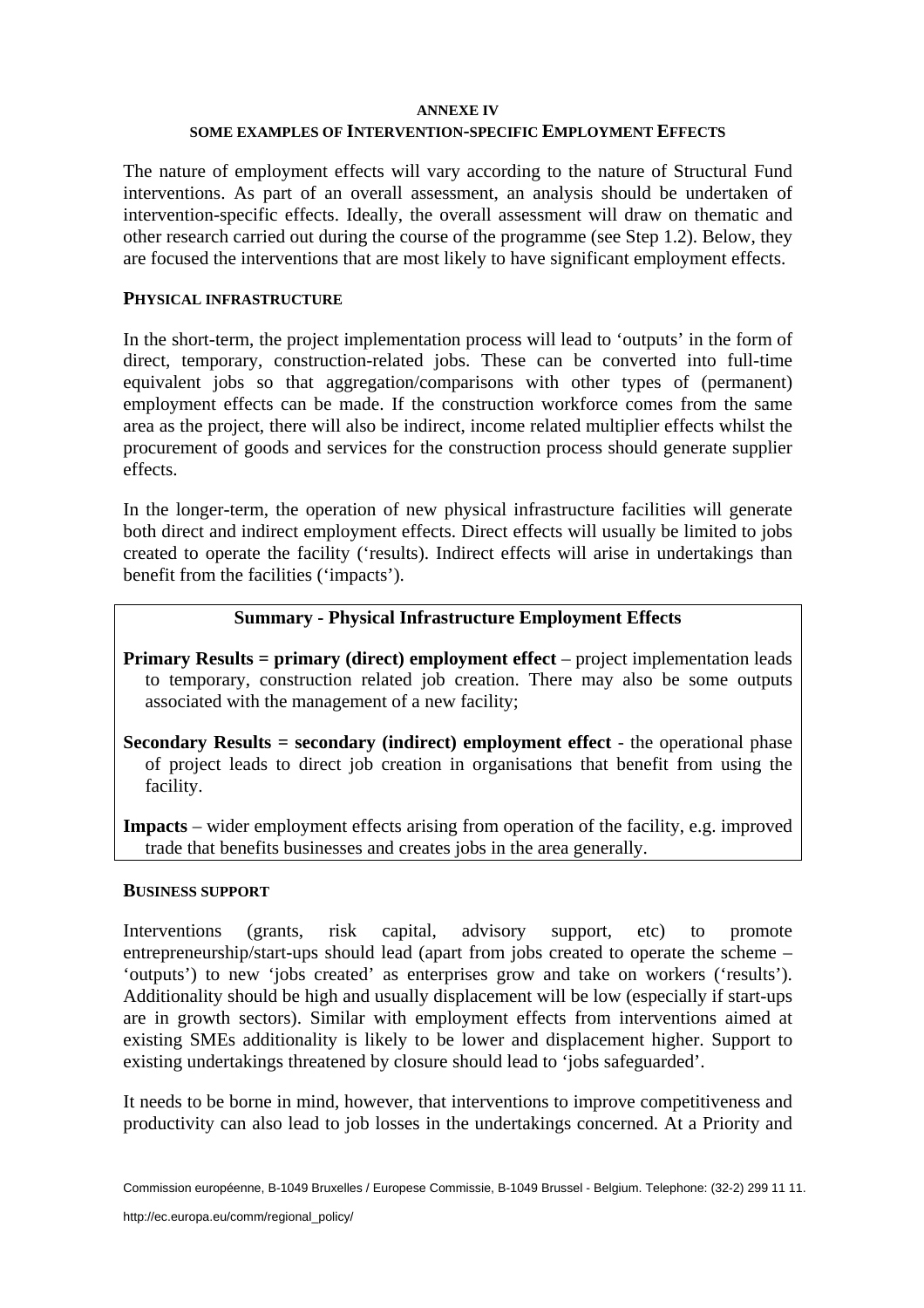programme level this means that it is important to estimate the net position with regard to employment impacts, i.e. the sum of job gains and losses.

## **Summary – Business Support Employment Effects**

**Primary Results** = **primary** (direct) employment effect – project implementation leads to temporary, construction related job creation (e.g. construction of the infrastructure for a business incubator).

**Secondary Results = secondary (indirect) employment effect** - jobs created or maintained to operate business support measures. Business start-ups and SME expansions should lead to direct job creation; other interventions may have 'jobs maintained' as a result.

**Impacts** – in addition to direct job creation there will be further indirect employment effects as a result of supplier and other indirect effects.

### **Training and skills development**

Interventions of this kind will not directly create jobs as 'outputs' but should help those out of work to fill vacancies and existing employees to retain their jobs and/or increase their skills as a 'result'.

In both cases, particularly the latter, improved employability and skills enhancement will be an important outcome. Interventions aimed at helping the unemployment into work could have a 'churning' effect with existing employees, or other jobless, being effectively displaced. A redistribution of jobs through 'churning' should, however, reduce long term unemployment.

In the case of interventions aimed at those already in jobs, apart from helping to secure jobs (e.g. through wage subsidies), a key aim is usually to improve skills. As noted above, this should lead to improved productivity and increase business competitiveness with direct employment effects in the form of 'improved jobs' and further indirect effects arising from improved performance.

In addition to direct employment effects of this sort, interventions may also have some indirect effects, e.g. creating new jobs for trainers, although the scale of such effects is likely to be limited.

### **Summary – Training Related Employment Effects**

**Primary Results** = **primary** (direct) employment effect – there will be no direct job outputs from ESF training and skills development measures but employability should be improved, e.g. by obtaining qualifications. But some jobs could be created for trainers.

**Secondary Results = secondary (indirect) employment effect** – the jobless obtaining work and existing employees retaining their jobs and/or increasing their skills.

**Impacts** – further indirect effects arising from enhanced employability, e.g. increased consumer expenditure leading to secondary job creation.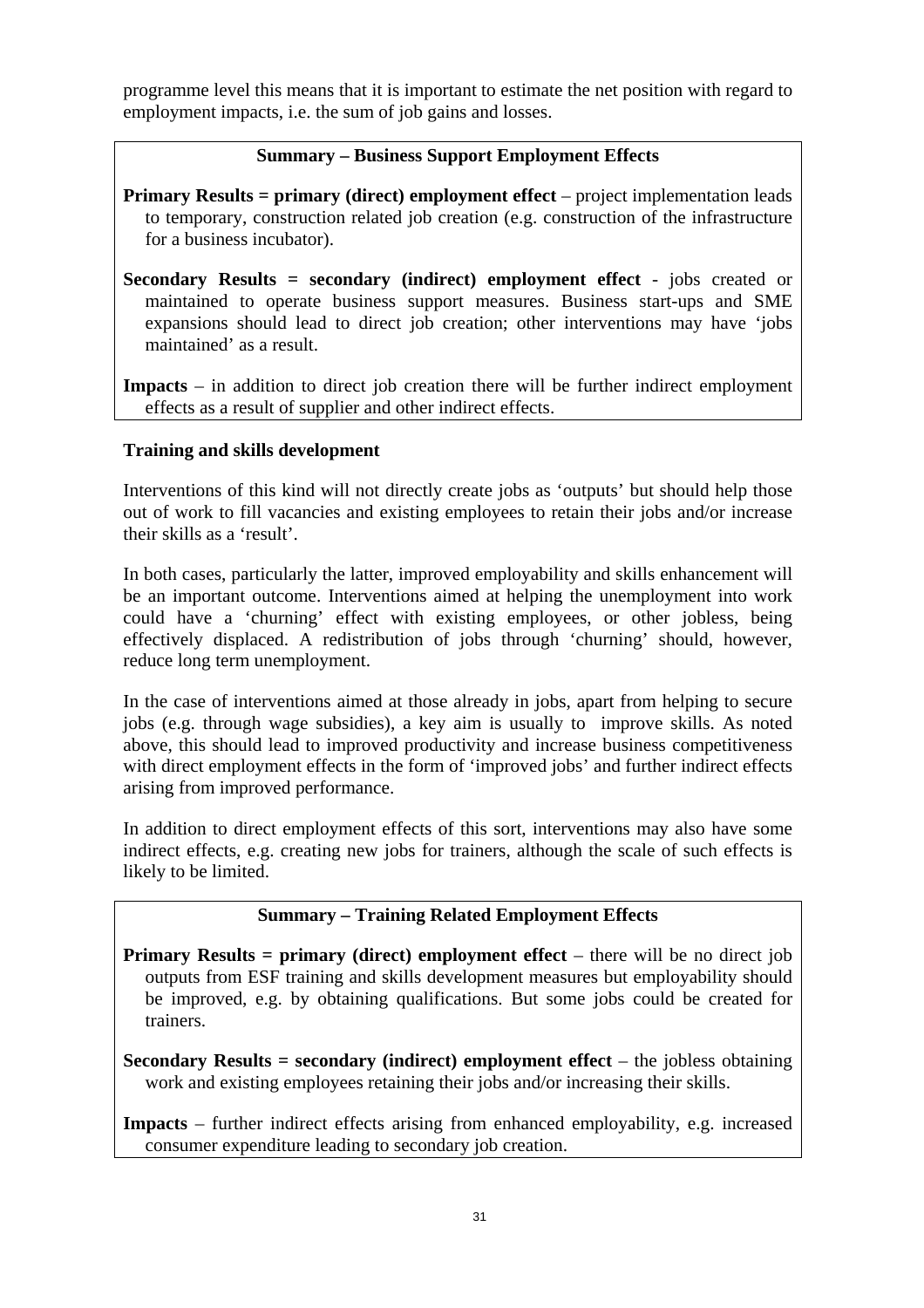### **SUPPORT FOR R&D, TECHNOLOGY TRANSFER, INNOVATION, ETC**

These interventions could lead to direct job creation as an 'output' (e.g. by enabling a new R&D project to go ahead or an existing R&D facility to expand).

In the case of Structural Funds measures aimed at promoting innovation and technology transfer, employment effects are likely to be indirect and will be associated with improved business performance as productivity is improved and/or innovation leads to new products and services which help to make firms more competitive and capable of growing faster, leading to job creation as a 'result'.

## **Summary – R&D, Technology Transfer, Innovation Employment Effects**

**Primary Results** = **primary** (direct) employment effect – there may be some jobs created directly to help implement a project, e.g. developing a new product.

**Secondary Results = secondary (indirect) employment effect** – investment in R&D and innovation, etc, should enhance competitiveness and growth in assisted organisations leading to additional job creation.

**Impacts** – in addition to direct job creation there will be further indirect employment effects as a result of supplier and other indirect effects.

The absorption of new technology (e.g. ICT) may not, however, have labour-intensive effects. Indeed, if ICT is used to improve productivity, this could lead to a reduction in employment on a scale that on a net basis outweighs any positive effects at a Priority and programme level. If, on the other hand, ICT is used to help sell products and services, and to expand the market generally, then there could be similar effects to those described above for business support measures. Employment effects should therefore be assessed more in terms of job quality rather than just in a numerical way.

### **COMMUNITY ECONOMIC DEVELOPMENT AND SOCIAL ECONOMY**

Interventions aimed at community economic development and promotion of social economy typically include support for entrepreneurship and social enterprises, investment in physical infrastructure (e.g. community centres) and services (e.g. councillors) providing advice and practical support to those wishing to (re) enter the labour market (e.g. young people, women returners, the unemployed), and small-scale grants to support local projects.

Community economic development measures are likely to have mainly direct employment outputs, for example paying for the recruitment of volunteers to provide advisory services; creating employment in business start-ups; or helping people who are unemployed find work ('results').

## **Summary – Community Economic Development and Social Enterprise Employment Effects**

**Primary Results** = **primary** (direct) employment effect – there may be some jobs created directly to help implement a community scheme, e.g. to run a community resource centre.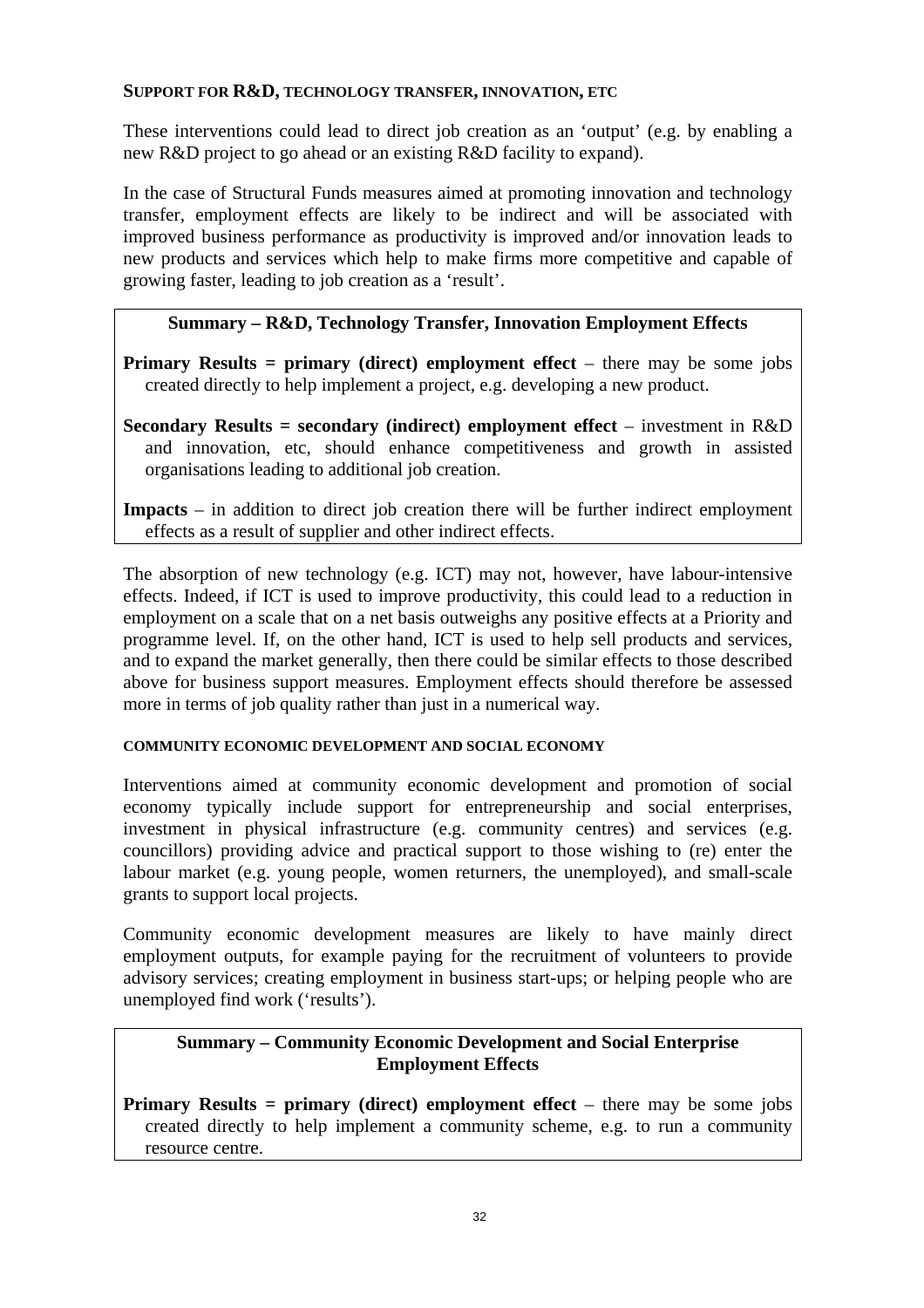**Secondary Results = secondary (indirect) employment effect** – CED measures should lead to new economic activities, e.g. setting up a social enterprise, which creates jobs or improves employability for disadvantaged groups.

**Impacts** – in addition to direct job creation there will be further employment effects as a result of other indirect effects.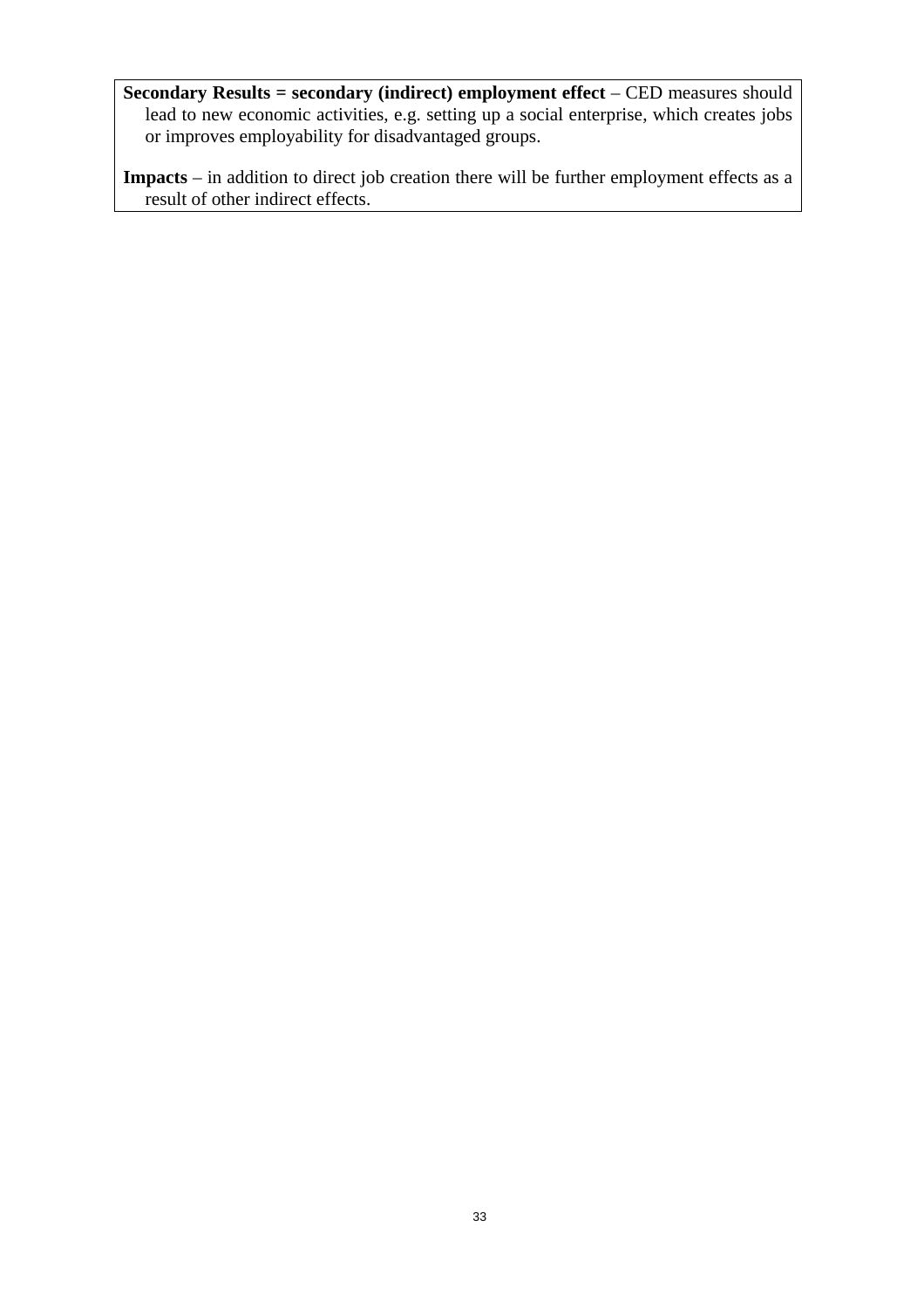### **ANNEXE V BIBLIOGRAPHY**

### <span id="page-33-0"></span>*European Commission*

'Counting the Jobs: How to Evaluate the Employment Effects of Structural Fund Interventions' (1997).

MEANS handbooks 'Measuring the Employment Effects of Community Structural Interventions' (1995) and 'Evaluating the Contribution of the Structural Funds to Employment' (1996).

INFOREGIO website 'Evaluating Socio Economic Development' (www.evalsed.info).

### *Structural Fund Evaluation Studies*

ADE, 'Evaluation ex post des programmes de l'objectif 5b pour la période 1994-1999', August 2003.

Danish Technology Institute, 'Thematic Evaluation of Structural Funds' Contribution to the Lisbon Strategy', February 2005.

Ecotec, 'Thematic Evaluation of Structural Fund Impacts on Transport Infrastructure', November 2000.

Ecotec, 'Thematic Evaluation of Territorial Employment Impacts', October 2002.

Centre for Strategy & Evaluation Services, 'Ex Post Evaluation of the 1994-99 Objective 2 Programmes', June 2003.

Ernst & Young, 'Evaluating Structural Fund Employment Effects', August 1999.

Ernst & Young, 'Thematic Evaluation of Structural Fund Impacts on SMEs', July 1998.

GHK, 'Thematic Evaluation of the Contribution of the Structural Funds to Sustainable Development', December 2002.

Technopolis, 'Thematic Evaluation of Information Society', October 2002.

### *Selected Academic references*

Calmfors L., 'Active Labour Market Policy and Unemployment - A Framework for the Analysis of Crucial Design Features', OECD Economic Studies No. 22 (1994).

Berliri C., 'Employment Impact of ESF Training Interventions on Particular Target Groups', a first draft, ISFOL, presented at the Fifth European Conference on Evaluation of the Structural Funds, Budapest 2003

University of Limerick, Kingston University, Aston University, 'Evaluating the Net Additionality of Industrial Development Assistance in Ireland', 2003.